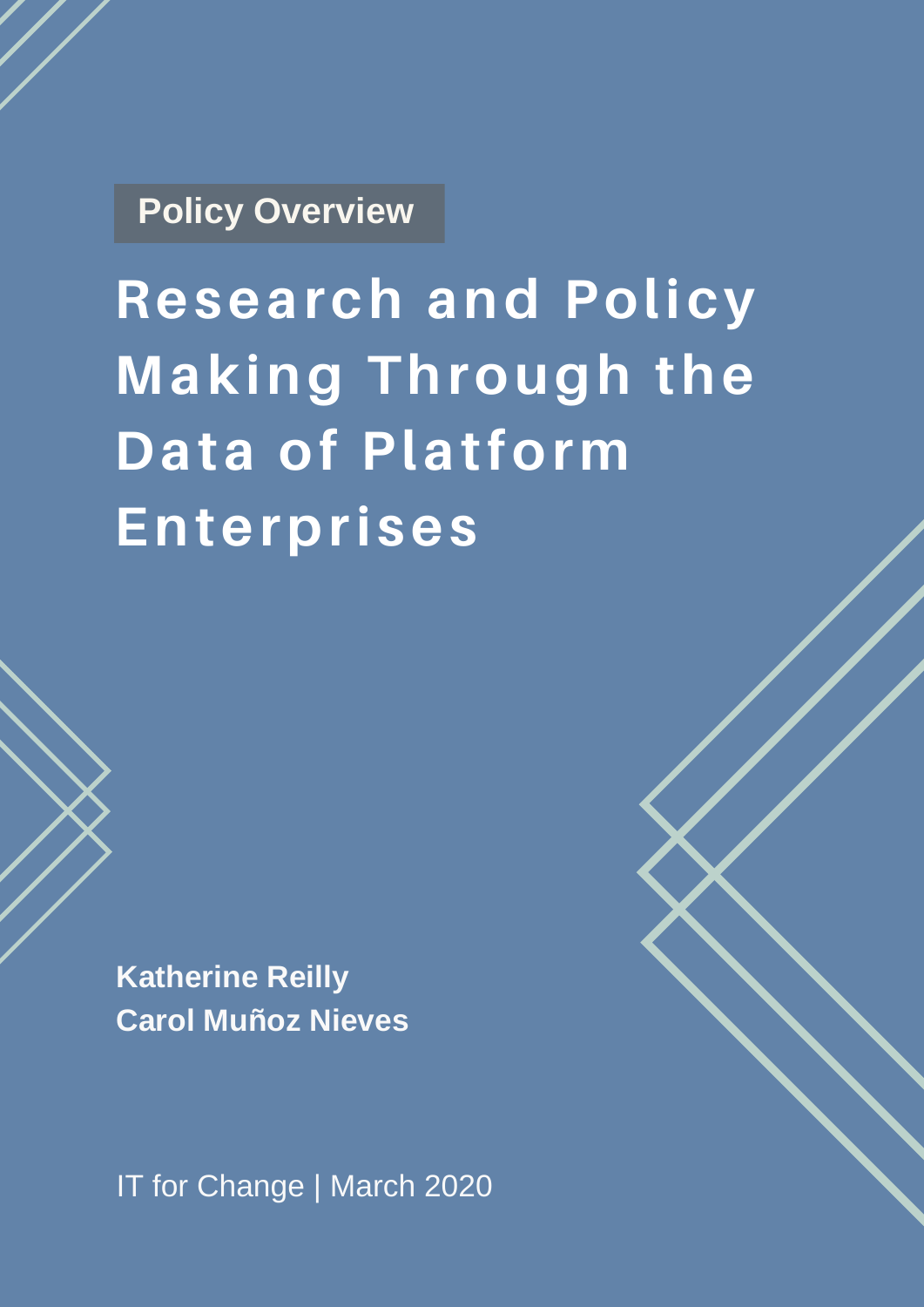This report was produced as part of the research project 'Policy frameworks for digital platforms - Moving from openness to inclusion'. The project seeks to explore and articulate institutional-legal arrangements that are adequate to a future economy that best serves the ideas of development justice. This initiative is led by IT for Change, India, and supported by the International Development Research Centre (IDRC), Canada.

#### **Authors**

**Katherine Reilly** is Associate Professor in the School of Communications at Simon Fraser University in Vancouver, Canada.

**Carol Muñoz Nieves** is a Cuban scholar in the field of mass communication and media industries.

#### **Research coordination team**

**Principal Investigator:** Anita Gurumurthy **Co-investigators:** Deepti Bharthur, Nandini Chami **Editorial Support:** Shruti Sunderraman, Deepti Bharthur **Design:** Purnima Singh

© IT for Change 2020



Licensed under a Creative Commons License Attribution-NonCommercial-ShareAlike 4.0 International (CC BY-NC-SA 4)





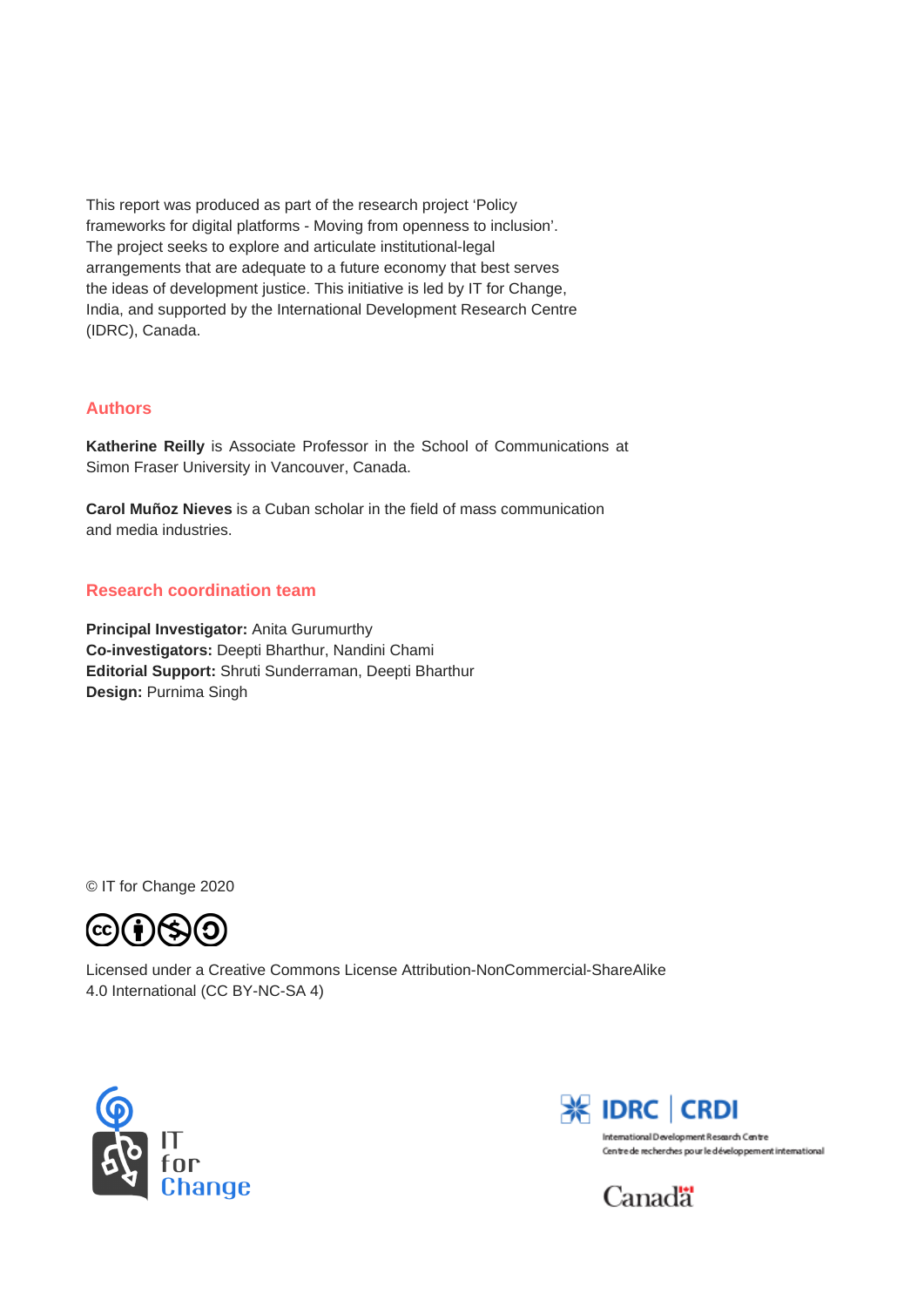#### **Data and the Platform Economy in Canada: A Policy State-Of-Play Report**

Policy Overview

March 2020

Katherine Reilly

Carol Muñoz Nieves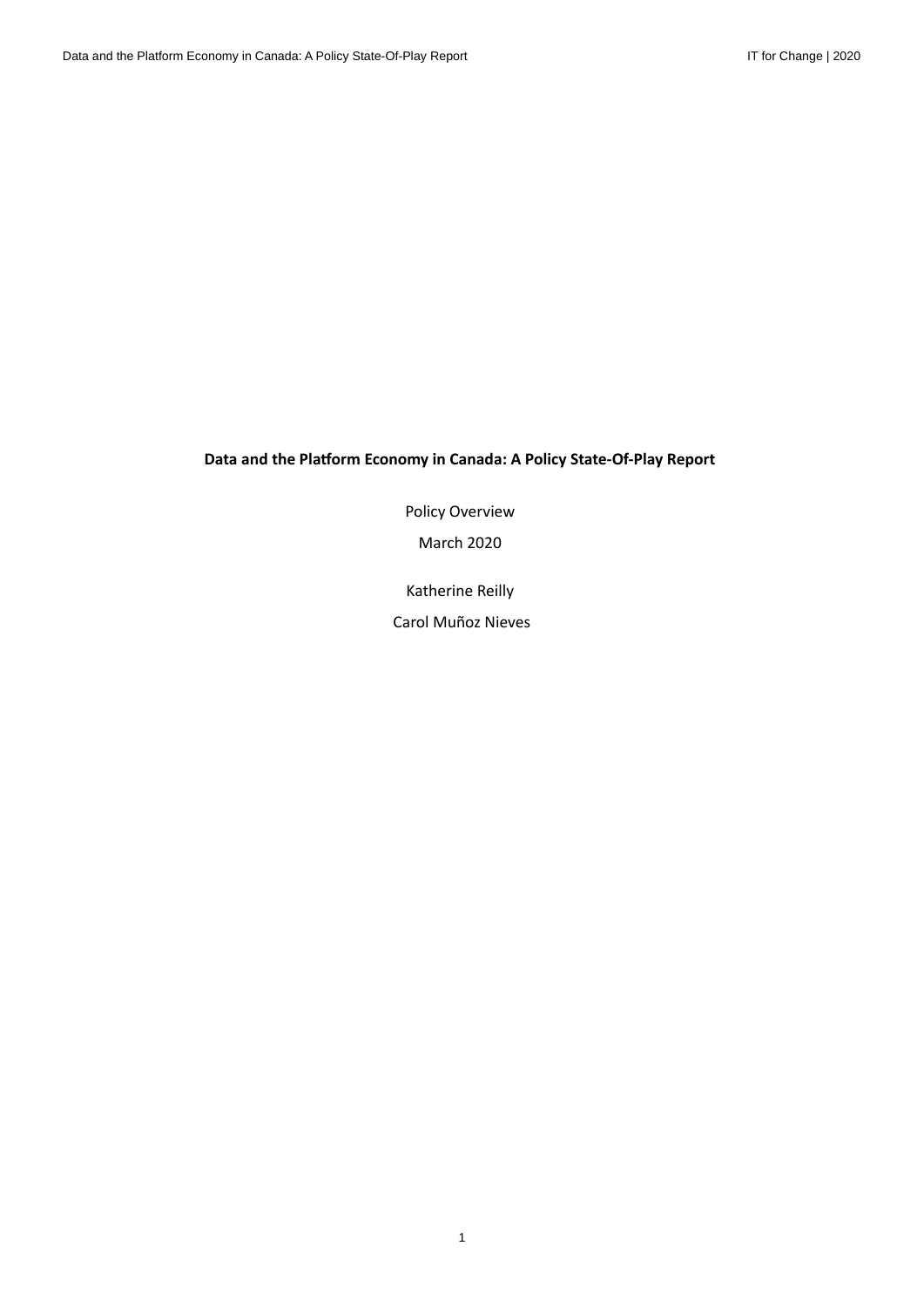*Page intentionally left blank*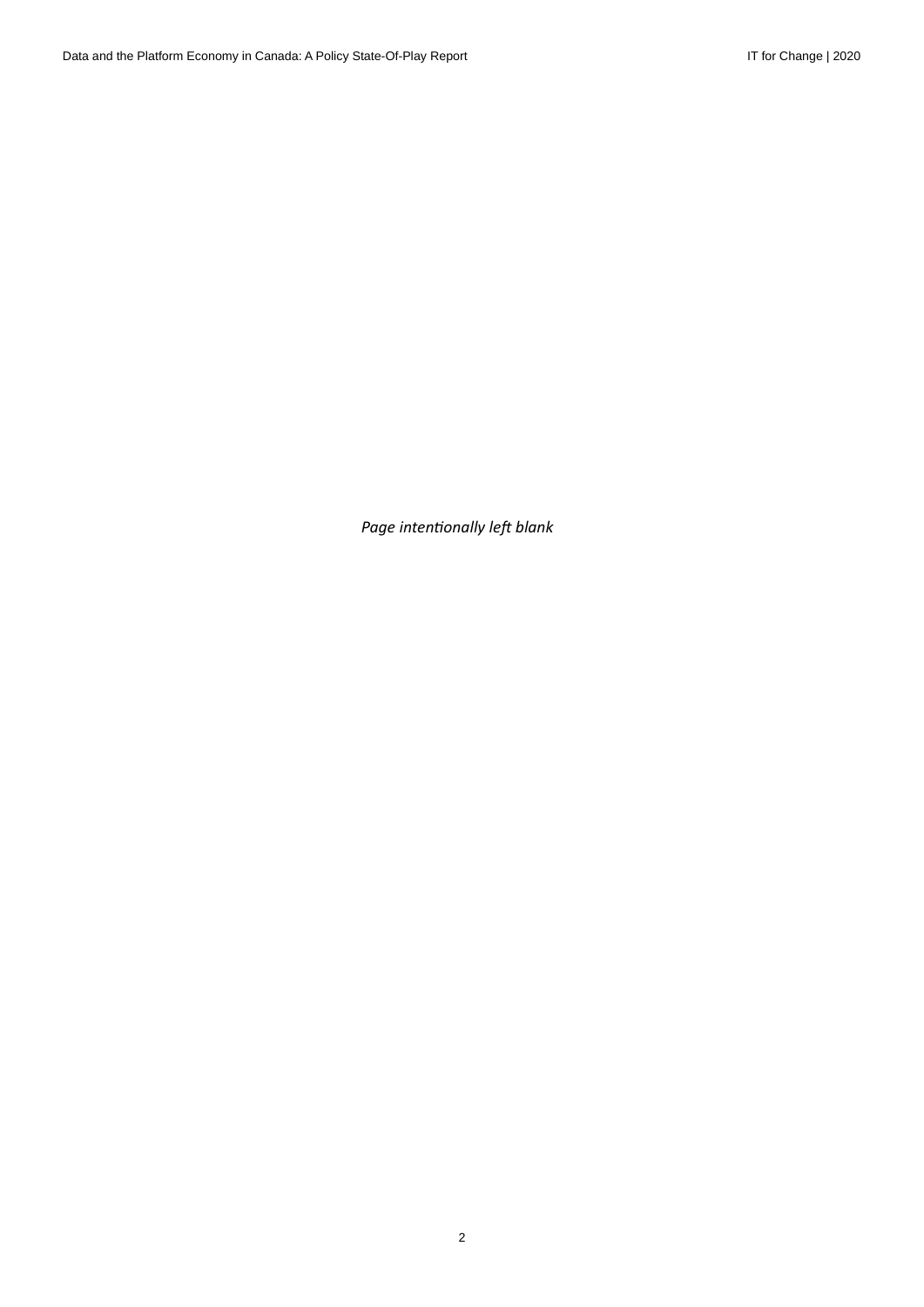## **1. Introduction**

At the federal level, Canada is entering a new policy cycle where data and digital industries are concerned. A number of factors are contributing to this situation. After a decade of conservative leadership, the Liberals came to power in 2015 under the current prime minister, Justin Trudeau. One of Trudeau's campaign platforms was a promise to review the innovation policy and develop a new Innovation Agenda for Canada.<sup>[1](#page-4-0)</sup> At the same time, significant changes in foreign data policies such as the new General Data Protection Regulation (GDPR) of the European Union (EU), as well as ongoing trade negotiations including the Comprehensive Economic Trade Agreement (CETA) with the EU, the Trans-Pacific Partnership (TPP), and the revision of the North American Free Trade Agreement (NAFTA), are also putting pressure on Canada to reconsider its data policies. Finally, Canada's existing data-policy framework is increasingly seen as exhausted, leading to demands for a general overhaul of the country's approach to regulating private sector data.

All together, these forces are generating calls for the development of a new National Data Policy for Canada, however no clear mandate has arisen yet to pursue this goal. This paper explores these factors in greater detail, explaining how they are relevant to the platform economy in Canada. It then discusses Canada's current data policies, and the surrounding policy community, which is currently in transition. Finally, it lays out some of the limitations of the current data-policy framework in Canada, and suggests ways in which the platform economy may influence a discussion around policy reform or renovation.

## **2. Factors Driving Demand for Data Policy Reform**

In Trudeau's 2015 campaign platform, he promised to invest in a new Innovation Agenda for Canada with a particular focus on schemes to incubate business innovation and accelerate time-to-market for new innovations.<sup>[2](#page-4-1)</sup> The Agenda also promised to provide support for strategic innovation clusters across the country. While innovation is not a new agenda for the Canadian government, the Liberals are revisiting it with new vigor. Research and development by Canadian firms dropped off during the Harper years (2006-2015) (data.oecd.org), as the country turned to the resource sector as its primary motor of growth. The thinking under Trudeau shifted to the idea that Canada should invest in innovation to strengthen other sectors of the economy in the face of both climate change and growing global competition to the country's resource-based economy.

In 2016, Canada ranked 14th on the Networked Readiness Index (NRI), prepared by the World Economic Forum, having "improve[d] its absolute performance but less than its peers, thus sliding down three positions<sup>[3](#page-4-2)</sup>" in comparison to 2014. The NRI assesses the factors, policies, and institutions that enable a country to fully leverage information and communication technologies (ICTs) for increased competitiveness and well-being. According to the performance review presented in this report,

> "The country [Canada] can rely on one of the best business and innovation environments in the world (4th), where starting a business is easy and quick (ranking 3rd on both time and procedures to start a business). The potential of a highly skilled workforce (11th) remains partially untapped, as individual usage remains relatively low (30th): for example, there are only 54.3 mobile broadband subscriptions per 100 people in Canada (52nd), compared to 102.7 in the United States. Although the government has been quite successful in using digital technologies to provide online services (10th) and allow citizens' e-participation (14th), it has not shown a strong vision for ICTs (49th) nor has it been particularly successful in promoting them (38th). This might change in the future

<span id="page-4-0"></span><sup>1</sup> <https://trudeaumetre.polimeter.org/promise/2309>

<span id="page-4-1"></span><sup>2</sup> [Ibid.](https://trudeaumetre.polimeter.org/promise/2309)

<span id="page-4-2"></span><sup>3</sup> <http://reports.weforum.org/global-information-technology-report-2016/economies/#economy=CAN>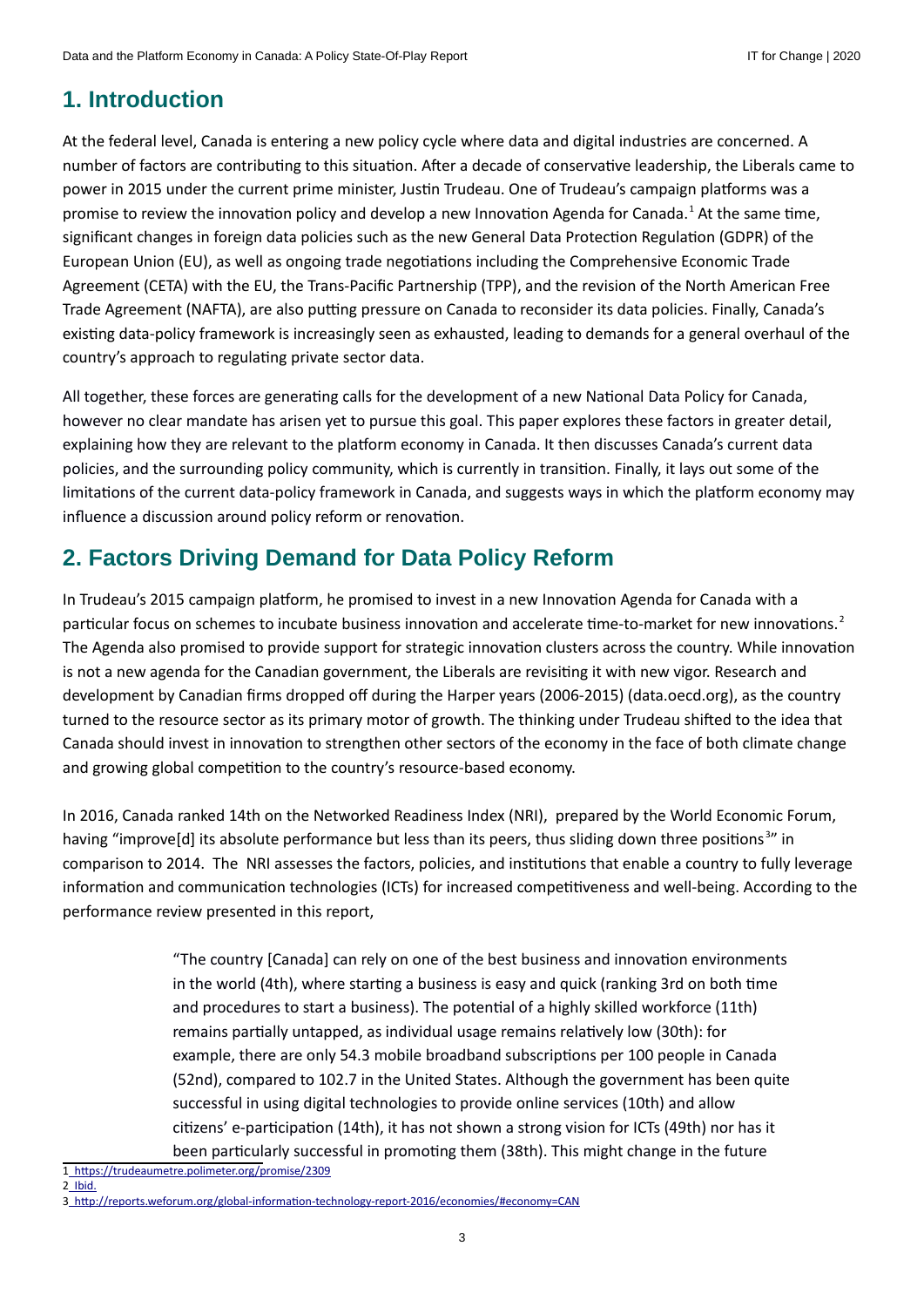because the government is stepping up efforts to promote innovation policies, which will need to include a strong ICT component. Once an innovation leader in the mobile industry, Canada still relies heavily on mining and medium-technology sectors. Improving businesses' adoption of ICTs (22nd) can be a powerful driver of innovation for the country." (p.27)

The Liberals' first federal budget in 2016 pledged "to build Canada as a centre of global innovation" making innovation a central plank of their governance agenda. To begin with, the government established a series of Economic Strategy Tables to consult with industry leaders. This included a Digital Industries Table chaired by Tobias Lütke, Founder and CEO of Shopify, Canada's flagship platform enterprise. The 2017 budget went on to announce a competition to identify business-led innovation superclusters. On February 15, 2018, Navdeep Bains, Minister of Innovation, Science and Economic Development, announced five winners of this competition, one of which includes a digital technology supercluster to be based in British Columbia.<sup>[4](#page-5-0)</sup> Its goal is to use "big data and digital technologies to unlock new potential in important sectors like healthcare, forestry, and manufacturing." The project describes its work in this way:

> "If the prize resource of the 20th century was oil, the prize resource of the 21st century is data. Canada will be a global leader through a digital technology supercluster that unlocks the potential of data for the intelligent enterprise. Starting from the West Coast and engaging with companies from across Canada, our supercluster will make the digital future a competitive advantage for Canada's industries."[5](#page-5-1)

The framing of this innovation cluster is interesting. In 2016, Canada's tech sector accounted for 7.1 percent of the country's economic output (about \$105 billion), 6.1 percent of Canadian firms, and 5.6 percent of total employment. And yet, at over \$9.1 billion per year, it was by far Canada's largest investor in R&D.<sup>[6](#page-5-2)</sup> It is notable, then, that the digital technology cluster will focus on helping traditional industries incorporate digital innovations, including those related to Big Data into their work. As we shall see, this is sure to include leveraging business practices pioneered within the platform economy, and translating them into other areas of the economy. It is also worth noting that the 2017 budget also provided support for a review of Canadian intellectual property (IP) policy, with the goal of ensuring that, "Canada's IP regime is modern and is intended to support commercializing Canadian innovation and creativity, foster an ecosystem that supports businesses to grow to scale,

<span id="page-5-0"></span><sup>4</sup> In 2017, the federal government announced a competition, looking for proposals from industry-led groups for the sponsorship of innovation programs (Innovation, Science and Economic Development Canada, 2018a). After two rounds of elimination, five clusters were announced in early 2018, up to \$950 billion of total investment: 1) Digital Technology Supercluster. Regional concentration: British Columbia. Technology focus: Virtual, mixed and augmented reality; data collection and analytics; quantum computing (2018b); 2) Protein Industries Supercluster. Regional concentration: Prairie Provinces. Technology focus: Agri-food enabling technologies, including genomics, processing, and information technology (IT) (Innovation, Science and Economic Development Canada, 2018c); 3) Advanced Manufacturing Supercluster. Regional concentration: Ontario. Technology focus: Internet of Things, machine learning, cybersecurity, additive manufacturing (3D printing) (Innovation, Science and Economic Development Canada, 2018d); 4) AI-Powered Supply Chains Supercluster (SCALE.AI). Regional concentration: Based in Quebec and spanning the Quebec-Windsor corridor. Technology focus: Artificial intelligence and supply chain technology (Innovation, Science and Economic Development Canada, 2018e); 5) Ocean Supercluster. Regional concentration: Atlantic Canada: Technology focus: Digital sensors and monitoring, autonomous marine vehicles, energy generation, automation, marine biotechnology and marine engineering technologies (Innovation, Science and Economic Development Canada, 2018f).

Innovation, Science and Economic Development Canada (2018a, February 15) "Government of Canada's new innovation program expected to create tens of thousands of middle-class jobs." [https://www.canada.ca/en/innovation-science-economic-development/news/2018/02/](https://www.canada.ca/en/innovation-science-economic-development/news/2018/02/government_of_canadasnewinnovationprogramexpectedtocreatetensoft.html) government\_of\_canadasnewinnovationprogramexpectedtocreatetensoft.html

Innovation, Science and Economic Development Canada (2018b) Digital Technology Supercluster.<https://www.ic.gc.ca/eic/site/093.nsf/eng/00011.html> Innovation, Science and Economic Development Canada (2018c) Protein Industries Supercluster.<https://www.ic.gc.ca/eic/site/093.nsf/eng/00012.html> Innovation, Science and Economic Development Canada (2018d) Advanced Manufacturing Supercluster.<https://www.ic.gc.ca/eic/site/093.nsf/eng/00010.html> Innovation, Science and Economic Development Canada (2018e) AI-Powered Supply Chains Supercluster (SCALE.AI). <https://www.ic.gc.ca/eic/site/093.nsf/eng/00009.html>

<span id="page-5-2"></span><span id="page-5-1"></span>Innovation, Science and Economic Development Canada (2018f) Ocean Supercluster<https://www.ic.gc.ca/eic/site/093.nsf/eng/00013.html> 5 <https://www.digitalsupercluster.ca/wp-content/uploads/2018/01/Canadas-Digital-Technology-Supercluster-Executive-Summary.pdf> 6 <http://brookfieldinstitute.ca/research-analysis/the-state-of-canadas-tech-sector-2016/>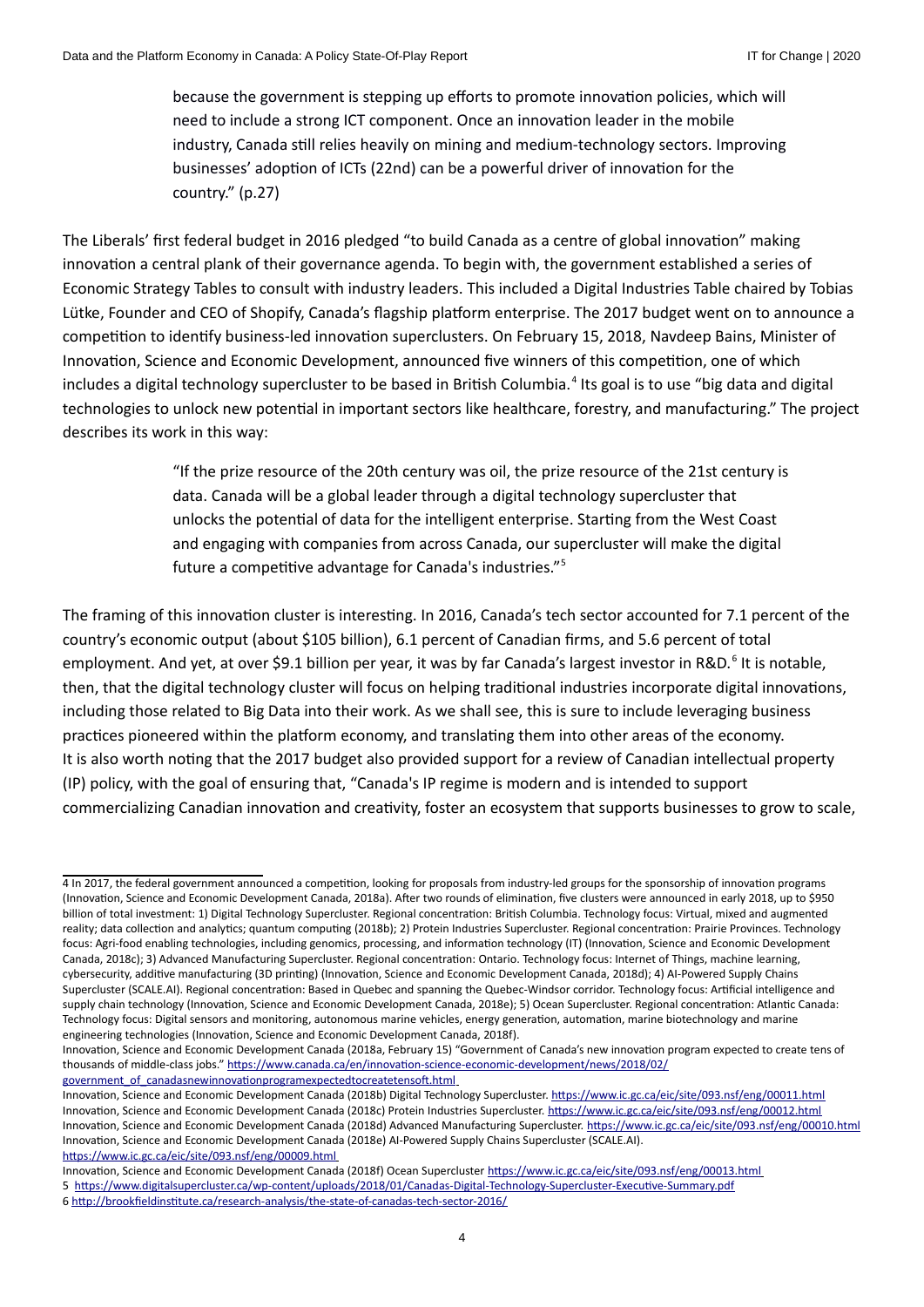and ensure that firms have the awareness and incentive to strategically use IP to grow and compete."<sup>[7](#page-6-0)</sup> In other words, the IP regime needs to focus on bringing Canadian innovation to market.

#### **Experts at StatsCan argue that it is incorrect to think of sharing as a sector. It is more correct to think of it as a business practice which, like innovation itself, should be measured across business sectors**

This scenario helps us put Canada's sharing economy into perspective. When measured as a 'sector,' the sharing economy forms a small part of the discussion about digital innovation in Canada. While we still lack strong figures about the size of the sharing economy, a 2017 study by Statistics Canada found that between November 2015 and October 2016, Canadians spent approximately CD\$1.3 billion on peer-to-peer ride sharing services and private accommodation services combined (both domestically and while abroad, using both domestic and foreign service providers).<sup>[8](#page-6-1)</sup> This figure accounts for only 0.06 percent of the national GDP -- but Canada can't even claim all of this wealth because some service providers are located in other jurisdictions. To offer further perspective, Canadian networked media industries (a compendium of telecom, media and internet companies) were worth \$77 billion in 2015, accounting for almost 4 percent of the GDP. The 10 largest media companies in Canada are, in order: Bell, Rogers, Telus, Shaw (Corus), Quebecor (Videotron), Google, CBC, Facebook, Sasktel, and Postmedia. The "big 5" Canadian companies' revenues are many times higher than the Canadian revenues of US internet giants.<sup>[9](#page-6-2)</sup>

However, Statistics Canada points out that their figures may underestimate the contributions of sharing activities to the economy, given the complexity of capturing the different types of services provided and consumed by both domestic and international operators in sharing economy operations.<sup>[10](#page-6-3)</sup> (Indeed, Statistics Canada produced the figures cited above as part of a learning exercise. They are part of an OECD working group that is developing new strategies for measuring sharing practices.) Furthermore, experts at StatsCan argue that it is incorrect to think of sharing as a sector. It is more correct to think of it as a business practice which, like innovation itself, should be measured across business sectors. This is, of course, much more difficult to do, and we do not currently have any way of measuring the extent to which platformization is contributing to economic growth in Canada. Sharing or other platform business practices may be much more widespread than we know, and would certainly be misrepresented by the activities of just two specialized services (peer to peer ride-sharing and private accommodations).

These observations reinforce the approach to digital innovation being proposed by Canadian industry and the federal government, which is to translate new innovations in digital technology, particularly those that center around big data, into other sectors of the economy. The goal is for Canada's traditional economic sectors to establish new competitive advantages through the uptake of new business processes so that they remain competitive in the global economy. Note that, for this strategy to work, Canada need not assume the risk of developing new digital economy business practices – it just needs to figure out how to incorporate those practices into its flagship industries in impactful ways. This rapid adaptation and uptake of foreign (especially American) innovations is a recognized Canadian strategy for economic development, which explains why R&D investments by Canadian industries are consistently lower than those of their American counterparts.<sup>[11](#page-6-4)</sup>This suggests that platformization (here defined as the adaptation of platform business practices to the Canadian business context)

<span id="page-6-0"></span><sup>7</sup> <https://www.ic.gc.ca/eic/site/693.nsf/eng/00157.html>

<span id="page-6-1"></span><sup>8</sup> <https://www.statcan.gc.ca/daily-quotidien/170228/dq170228b-eng.htm>

<span id="page-6-2"></span><sup>9</sup> <http://www.cmcrp.org/the-growth-of-the-network-media-economy-in-canada-1984-2016/>

<span id="page-6-3"></span><sup>10</sup> <https://www.statcan.gc.ca/pub/13-605-x/2017001/article/14771-eng.htm>

<span id="page-6-4"></span><sup>11</sup> <https://nationalpost.com/news/politics/canada-has-failed-at-innovation-for-100-years-can-the-trudeau-government-change-that>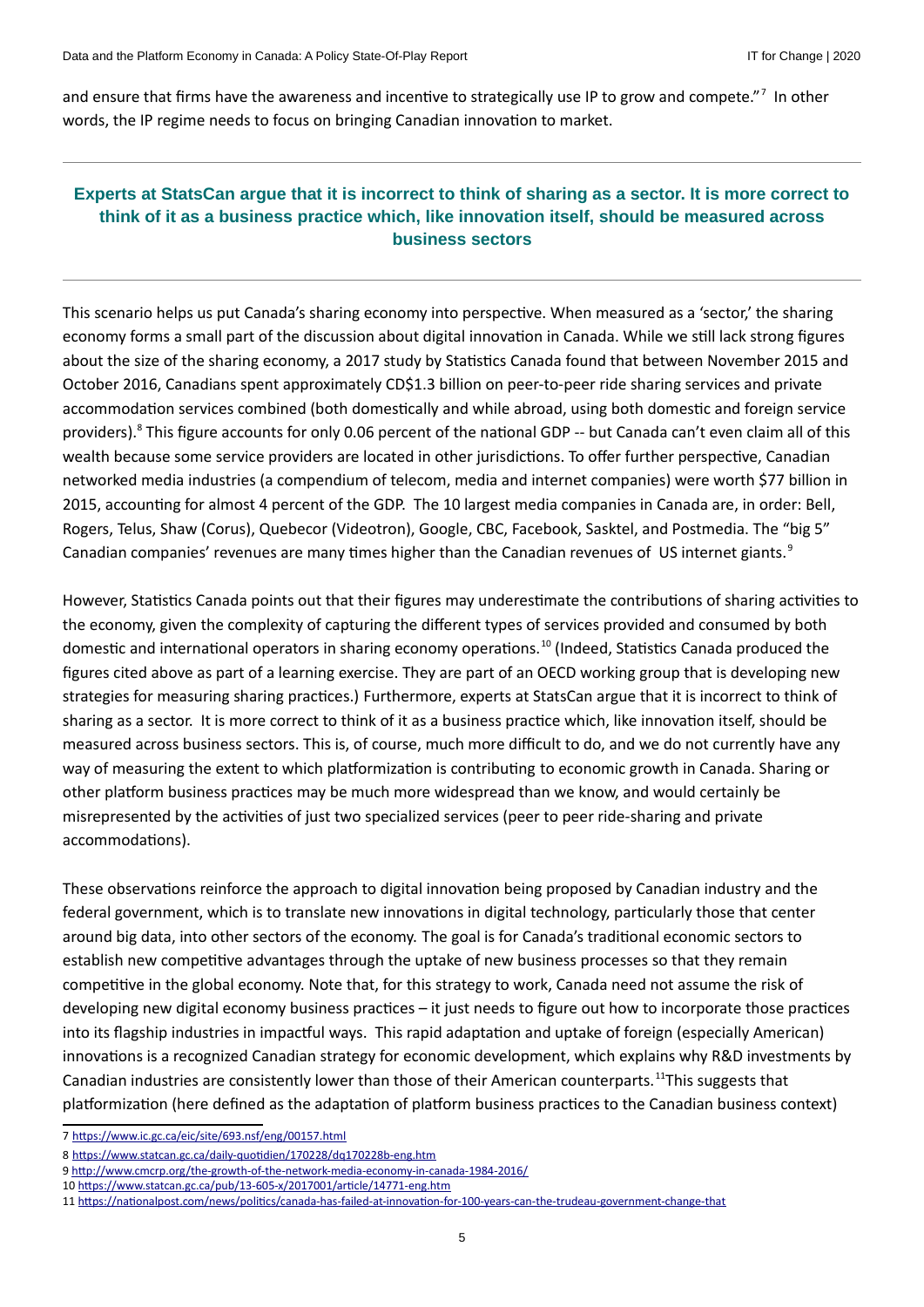will be a central aspect of Canada's innovation strategy, and as such, that it will have significant implications for how data policies are reformulated in the future.

Meanwhile, changes in international policy are putting pressure on federal regulators to reexamine their approach to the regulation of data. Canada's Personal Information Protection and Electronic Documents Act (PIPEDA) – the main legal framework regulating personal information – came into effect in 2000. Its primary *raison d'etre* was to support Canada's trading relationship with the European Union (EU). PIPEDA allowed Canada to achieve 'adequacy status' under the EU's 1995 Data Protection Directive, which regulates the conditions under which EU data can be legally transferred to foreign countries. Under the EU's new General Data Protection Regulation (GDPR), which came into force in May 2018, not only can adequacy be reviewed (and repealed) but the provisions used to judge adequacy have changed. In addition to the GDPR's old principles of purpose limitation, data quality and proportionality, transparency, security, rights of access, rectification and opposition, and restriction of onward transfers, the GDPR now also adds the principles of data breach notification, the right to be forgotten, the right of data portability, and, privacy by design and by default.<sup>[12](#page-7-0)</sup>

Canada's current legal framework falls short on all of these new provisions, except data breach notification, which was strengthened through the 2015 Digital Privacy Act (an amendment to PIPEDA). This raises the possibility that Canada may lose its adequacy status during upcoming reviews. If this happens, Canadian firms would need to demonstrate their compliance with European law through contract negotiations, which would create a barrier to the creation of transatlantic business partnerships. For the moment, Canada appears to be waiting things out to see whether and how the new regulations are implemented, and with what affects for Canadian businesses.

Meanwhile, Canada is also involved in important trade (re)negotiations including the Comprehensive Economic Trade Agreement (CETA) with the EU, the Trans-Pacific Partnership (TPP), and the renegotiation of the North American Free Trade Agreement (NAFTA). CETA's main data provisions appear in its section on e-commerce, which states, "Each Party should adopt or maintain laws, regulations or administrative measures for the protection of personal information of users engaged in electronic commerce and, when doing so, shall take into due consideration international standards of data protection of relevant international organisations of which both Parties are a member" (Article 16.4). The adequacy framework described above helps us understand why this provision is sufficient to secure an agreement about movement of data between Canada and the EU.

The text of the TPP includes similar provisions in Article 14.8 on personal information protection, and it also includes additional provisions on 'Cross Border Transfer of Information by Electronic Means' in Article 14.11. Here, the TPP says, "Each Party shall allow the cross-border transfer of information by electronic means, including personal information, when this activity is for the conduct of the business of a covered person." This is a reference to the issue of data-localization. The GDPR allows for transfer of the private data of EU citizens when the adequacy of the data-receiving jurisdiction is recognized. But the TPP reveals Canada's long-standing position on localization of private data of Canadian citizens, which is that localization should only be required for government data<sup>[13](#page-7-1)</sup>,

 however processing and management of personal data held by federal agencies can be outsourced, provided it does not threaten the data rights of citizens.<sup>[14](#page-7-2)</sup> This issue has also arisen in NAFTA negotiations. In this case, the treaty language actually places limits on any efforts to restrict data flows.<sup>[15](#page-7-3)</sup> As Canadian academic Michael Geist

<span id="page-7-0"></span><sup>12</sup> <http://www.colinbennett.ca/data-protection/is-canada-still-adequate-under-the-new-general-data-protection-regulation/>

<span id="page-7-1"></span><sup>13</sup> [http://www.michaelgeist.ca/2017/12/canadian-position-data-localization-rules-trade-deals-revealed-protection-government-data/.](http://www.michaelgeist.ca/2017/12/canadian-position-data-localization-rules-trade-deals-revealed-protection-government-data/) The Privacy Act (not PIPEDA) governs the use of personal data by federal government institutions, as well as rights of access to personal information held by federal agencies. The Privacy Act was established in 1983, and emerged out of constitutional law (the Canadian Human Rights Act of 1977 and the Canadian Charter of Rights and Freedoms of 1982) which established norms around "security of person" as well as "freedom from unreasonable search and seizure." The Privacy Act created the Office of the Privacy Commissioner. The Access to Information Act provides broader rights to access information under federal government control. 14 [https://www.priv.gc.ca/en/privacy-topics/personal-information-transferred-across-borders/gl\\_dab\\_090127/](https://www.priv.gc.ca/en/privacy-topics/personal-information-transferred-across-borders/gl_dab_090127/)

<span id="page-7-3"></span><span id="page-7-2"></span><sup>15</sup> <http://www.michaelgeist.ca/2017/04/deciphering-u-s-nafta-digital-demands-part-two-digital-economy-services-transparency/>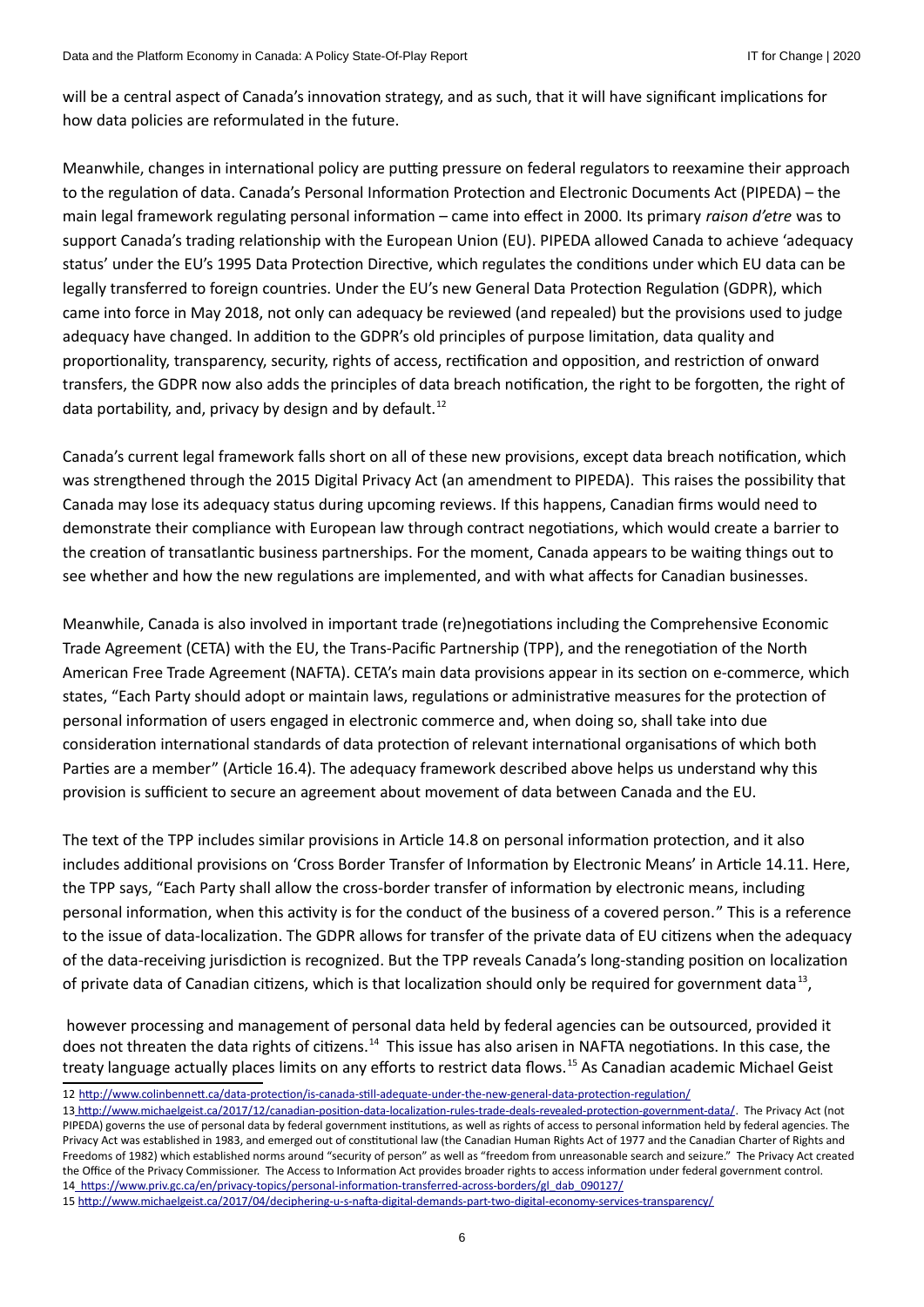points out, "Given that data often ends up in the United States, restrictions on data localization requirements have emerged as a key US demand in its trade agreements."<sup>[16](#page-8-0)</sup> To this we would add that given how Canadian companies seek to adapt US strategies to the Canadian marketplace, caving in to American data localization restrictions makes perfect sense.

Considering these various pressures, arising both domestically (from innovation policy) and internationally (through trade policy), there is growing interest in a general review of data policy in Canada. In a January 2018 Toronto Star [opinion piece,](https://www.thestar.com/opinion/contributors/2018/01/30/jim-balsillie-canada-needs-a-national-data-strategy.html) Jim Balsillie of Blackberry fame said, "It's critical that Canada designs and implements a National Data Strategy to protect our prosperity, security and values." And in February 2018, Rohinton P. Medhora, President of the Canadian Centre for International Governance Innovation (CIGI) [hosted a closed-door round table](https://www.cigionline.org/events/roundtable-discussion-data-governance-and-strategy) with Chrystia Freeland, Minister of Foreign Affairs and David Lametti, Parliamentary Secretary to the Minister of Innovation, Science and Economic Development to spark interest in the development of just such a strategy. CIGI simultaneously released a report called, "A National Data Strategy for Canada: Key Elements and Policy Considerations" which says, [17](#page-8-1)"Canada's national data strategy must begin drafting the terms of a new social contract between citizen providers of data and those in industry and government who want to collect and use it" (Medhora 2018, p. 8). Finally, a February 2018 article in the Globe and Mail reported that the Council of Canadian Innovators is calling for a National Data Strategy, and that various actors hoped the Canadian government would include money for this work in the 20[18](#page-8-2) federal budget.<sup>18</sup> (This article again makes the link between data, innovation and Canada's resource sectors.)

#### **Considering the various pressures, arising both domestically (from innovation policy) and internationally (through trade policy), there is growing interest in a general review of data policy in Canada**

The requested monies did not materialize in the 2018 budget, but all the same, the momentum towards a review of Canada's regulatory framework for data seems to be growing. Any effort to reorient the data policy framework in Canada will certainly have implications for platform-based enterprises and platform business strategies.

In what follows, we explore the intentions and limitations of the existing data policy framework in greater detail and we identify the key players and discourses at work in the data policy community in Canada, as well as examine some of the main issues that will shape debate on the development of a new data policy framework in the country.

For our purposes, the key data policy in Canada is PIPEDA, the above mentioned Personal Information Protection and Electronic Documents Act. It is accompanied by the Anti Spam Legislation, CASL. These two policies are the main frameworks directly affecting the use of personal information by private sector companies in Canada. The country's larger data regime includes a Privacy Act (R.S.C., 1985, c. P-21), which addresses management of private data by the federal government, as well as access to information laws, and freedom of information laws. Canadian governments at the federal, provincial and local levels also have a variety of different open government data policies.[19](#page-8-3) Canada has a strong apparatus for regulating the management of data used for government-funded research.<sup>[20](#page-8-4)</sup> It also has several subsidiary and sectoral privacy laws that address specific privacy concerns. For example, four provinces have health-related privacy laws, and the Bank Act (which regulates the banking sector) also contains provisions about data and privacy. While these policies could all have implications for private

<span id="page-8-3"></span><span id="page-8-2"></span>1[8 https://www.theglobeandmail.com/news/national/canadian-ceos-and-academics-push-ottawa-for-national-big-data-strategy/article37848737/](https://www.theglobeandmail.com/news/national/canadian-ceos-and-academics-push-ottawa-for-national-big-data-strategy/article37848737/) 19 See for example the main page of the federal open data portal: https://open.canada.ca/en/open-data

<span id="page-8-1"></span><span id="page-8-0"></span><sup>16</sup> <http://www.michaelgeist.ca/2017/12/canadian-position-data-localization-rules-trade-deals-revealed-protection-government-data/> 17 [https://www.cigionline.org/sites/default/files/documents/Paper%20no.160\\_3.pdf](https://www.cigionline.org/sites/default/files/documents/Paper%20no.160_3.pdf)

<span id="page-8-4"></span><sup>20</sup> [http://www.science.gc.ca/eic/site/063.nsf/eng/h\\_83F7624E.html?OpenDocument](http://www.science.gc.ca/eic/site/063.nsf/eng/h_83F7624E.html?OpenDocument)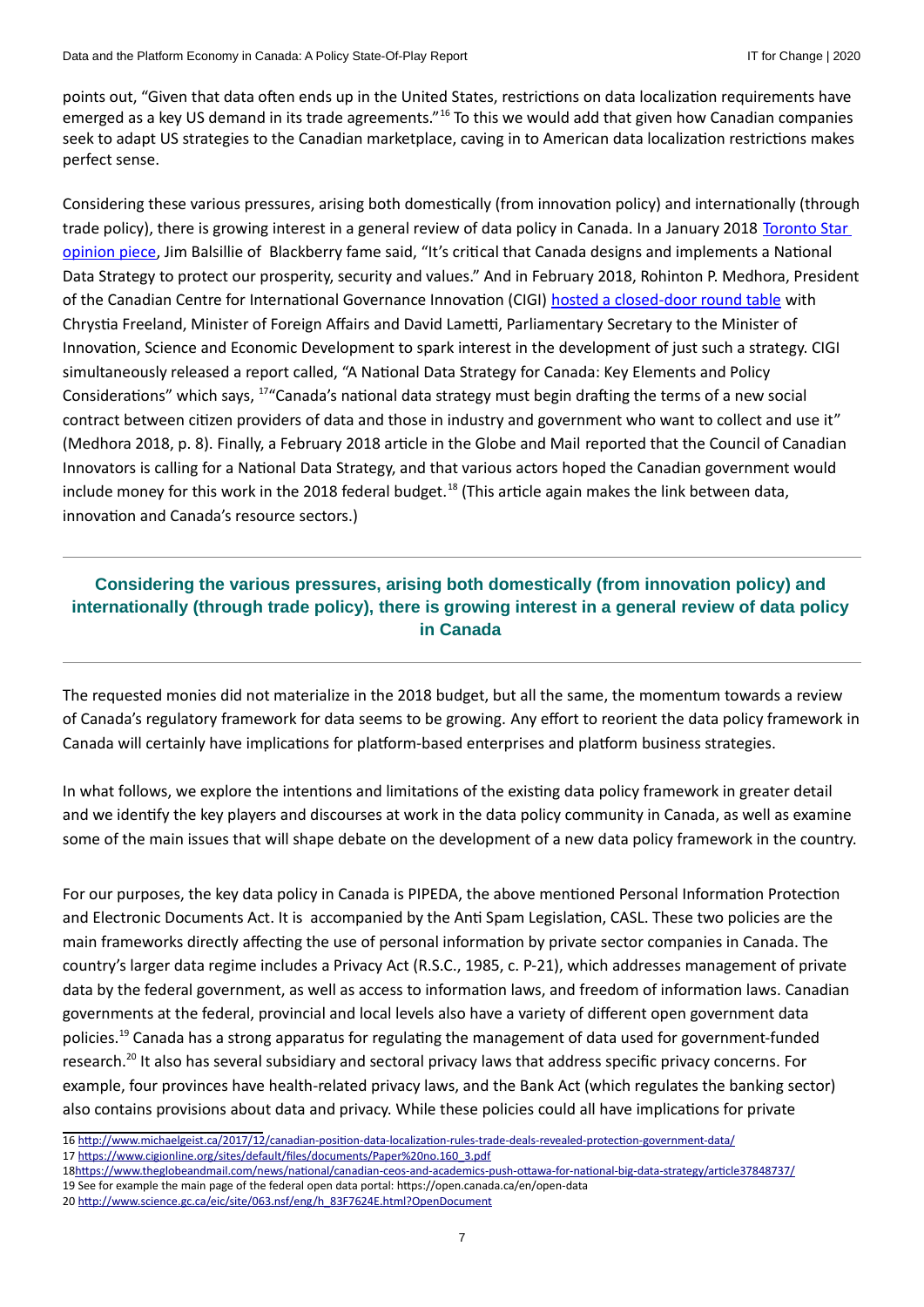companies in specific circumstances, we will not address them here, choosing instead to focus on the policies that establish Canada's primary approach to regulating data in the commercial realm.

PIPEDA and CASL emerged with the rise of the internet and were passed to support the growth in electronic commerce both domestically, and (as explained above) internationally. Prior to this, privacy was protected against the backdrop of the Canadian Charter of Rights and Freedoms and was interpreted to be "an essential component of individual freedom."<sup>[21](#page-9-0)</sup> This framework was increasingly used as the basis for legal challenges against data use by private companies in the 1990s. As a result of this, in 1995 the Canadian Standards Association published a Model Code for Protection of Personal Information as a framework for business self-regulation. This framework then became the basis for PIPEDA.

"Based on a conception of privacy as an individual human right, the paradigm shaped the landscape for protection in terms of the basic principles outlined in leading documents such as the 1980 OECD Guidelines and the 1981 Council of Europe Convention 108. The paradigm enjoined data controllers to fulfill certain obligations and gave rights to data subjects that could form the basis for complaints to regulatory agencies (e.g., data protection authorities) and ultimately for litigation. The context for the paradigm was a much simpler information environment than has evolved since the 1980s. It was one in which individuals as citizens and consumers could realistically aspire to "informational self-determination", although in most cases that aspiration remained a forlorn hope." (Bennet & Raab,  $2017$ )<sup>[22](#page-9-1)</sup>

It is important to note that PIPEDA centers around "personal information" which it defines in this particular way- "information about an *identifiable* individual, but does not include the name, title or business address or telephone number of an employee of an organization" (emphasis added). This definition provides the basis for an important loophole where anonymization is concerned, which we will revisit below. The law establishes a consent-based framework for private sector collection, use or disclosure of personal information. It provides citizens with the right to know why a private sector actor is collecting, using or disclosing personal information, the right to obtain access to their personal information, and, if they wish, the right to correct or update that information. It also states that companies may not use information for purposes other than that for which consent was obtained. PIPEDA has been amended once, in 2015, through the Digital Privacy Act, to regulate mandatory disclosures of privacy breaches.

PIPEDA's regulatory framework does not provide the means to directly sue companies that violate its terms. Instead, it has created the Canadian federal Office of the Privacy Commissioner (OPC), which has a duty to receive complaints from citizens with regards to breaches of their personal information rights, and to investigate those complaints. It also has a responsibility to educate businesses and the public, and to recommend criminal investigations or prosecution should it feel there is merit in doing so. This means that Canada's Federal Privacy Commissioner, Daniel Therrien, can investigate privacy concerns that fall within the ambit of PIPEDA, and he can recommend criminal investigations, or pursue court action, but he has no powers of enforcement. It also means that PIPEDA is updated via judicial interpretation and the production of case law.

The enforcement mechanisms contemplated by PIPEDA are balanced off by self-regulation on the part of private sector actors, who have taken the lead in developing best practices and technologies that facilitate the adoption of PIPEDA's mandates in their everyday business activities. In addition, Canadian private sector actors have adopted additional tools to demonstrate compliance with the law, such as privacy impact assessments (Beyley and Bennett,

<span id="page-9-0"></span><sup>21</sup> Communications, Government of Canada, Department of Justice, Electronic. "Department of Justice - THE OFFICES OF THE INFORMATION AND PRIVACY [COMMISSIONERS: THE MERGER AND RELATED ISSUES".](http://www.justice.gc.ca/eng/rp-pr/csj-sjc/atip-aiprp/ip/p2.html?wbdisable=true) [www.justice.gc.ca.](http://www.justice.gc.ca/)

<span id="page-9-1"></span><sup>22</sup> [https://papers.ssrn.com/sol3/papers.cfm?abstract\\_id=2972086](https://papers.ssrn.com/sol3/papers.cfm?abstract_id=2972086)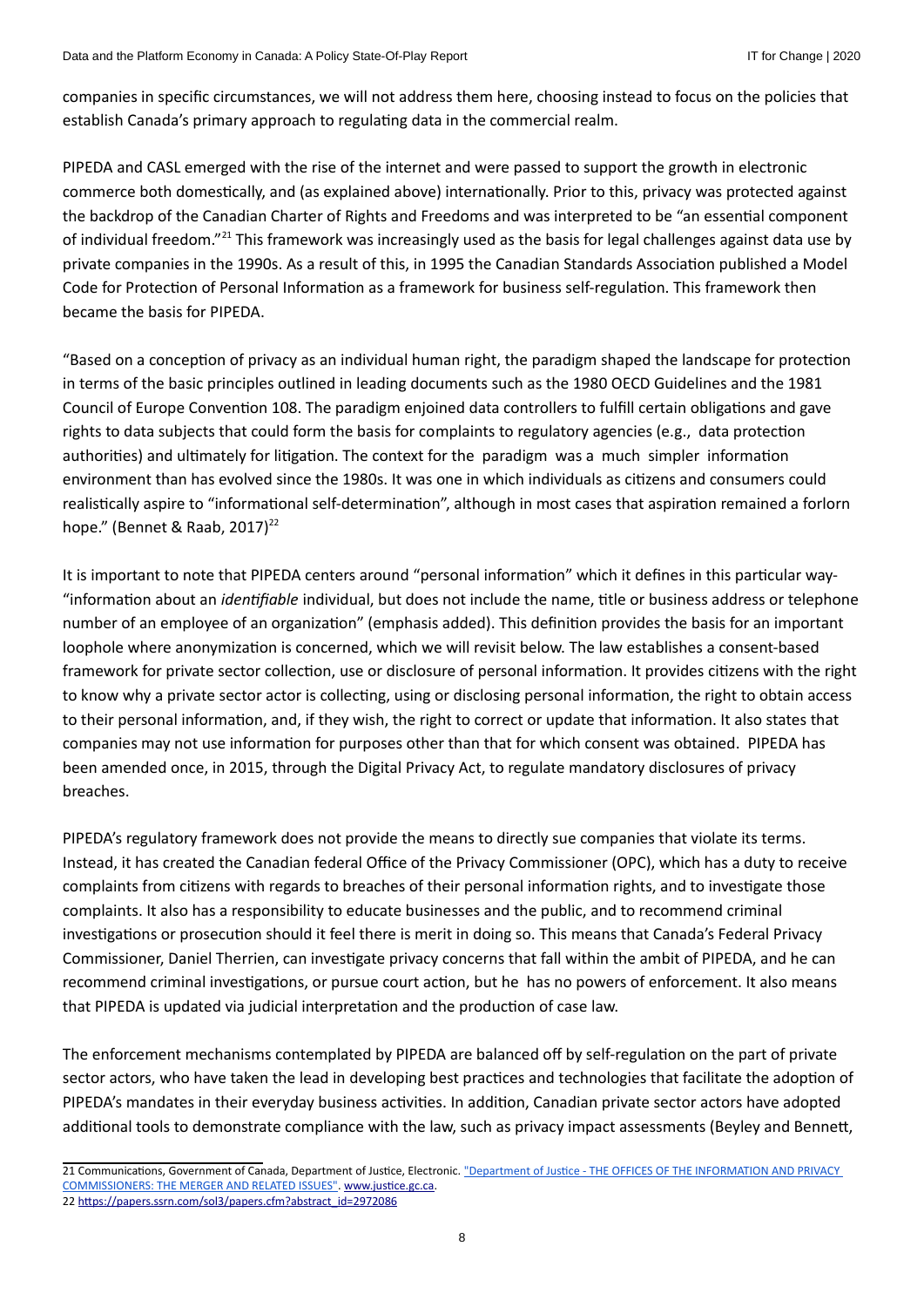2012).<sup>[23](#page-10-0)</sup> PIPEDA's philosophy can be summarized by four concepts: privacy of personal information, consent as a basis for use by third parties, self-regulation by third parties, and citizen-driven enforcement of the law.

PIPEDA's companion, CASL, was not introduced into law until 2014, and was the culmination of a protracted battle to relieve citizens of unwanted intrusions by private sector companies. Canadian companies had long argued that if a person made their contact information public, then companies should have the right to use it to advance their business interests. Citizens, on the other hand, argued that unwanted phone calls or emails were an invasion of their privacy. CASL ushered in permission-based marketing in Canada, which represented a compromise. Under CASL, companies must have explicit consent before sending commercial electronic messages, installing computer programs, or collecting personal information. The privacy commissioner has some responsibility to govern CASL, however, it is primarily enforced by the Canadian Radio-television and Telecommunications Commission (CRTC), and in this case, the CRTC has the power to levy monetary penalties against companies that violate the law. This is telling, because while PIPEDA applies to all business interests in Canada, it is apparent from the way CASL is implemented that it primarily focuses on media companies. As we shall see, this distinction may be breaking down in the Canadian case where the platform economy is concerned.

### **2.1 Canada's Existing "Personal Information" Policy Community**

Canadian governance is known for having a strong liberal democratic compromise, and policymaking at the federal level is marked by the involvement of policy communities.<sup>[24](#page-10-1)</sup> That is, federal policymaking is characterized by relatively stable groups made up of government actors and public interest groups who negotiate over policy and implementation in a field of shared interest. This is similar to the approach to governance seen in other Westminster style democracies such as the UK and Australia. According to interviewees, the personal data policy community in Canada is a relatively collegial ambit that convenes around three main spaces: the Office of the Privacy Commissioner (OPC), the House of Commons (which calls on actors to address parliamentarians when it conducts periodic legal reviews), and the CRTC. As academician Colin J Bennett explains, these groups are characterized by their legal expertise and professionalism, and there is little involvement from the larger publics in these spaces:

> "In most countries, there is still, therefore, a dominance of legal reasoning and scholarship within the literature. One reason, I suggest, is that policy instruments have spread, and the policy community expanded without significant intervention from mass publics, political parties or interest groups. As with other questions associated with the communications and information revolution, whether it be broadcasting, telecommunications regulation, freedom of information, or intellectual property, these issues tend to be seen as within the more specialized and technocratic realms of policy making and administration. For the most part they do not excite passions and adherence. They rarely appear in party platforms. And they seldom affect the election or dismissal of elected officials" (Bennett, 2011).*[25](#page-10-2)*

<span id="page-10-0"></span><sup>2</sup>[3 https://link.springer.com/chapter/10.1007/978-94-007-2543-0\\_7](https://link.springer.com/chapter/10.1007/978-94-007-2543-0_7)

<span id="page-10-2"></span><span id="page-10-1"></span><sup>2</sup>[4https://www.canada.ca/en/privy-council/news/2017/03/clerk\\_s\\_remarks\\_atthepolicycommunityconference.html](https://www.canada.ca/en/privy-council/news/2017/03/clerk_s_remarks_atthepolicycommunityconference.html) 25 <https://www-tandfonline-com.proxy.lib.sfu.ca/doi/full/10.1080/13876988.2011.555996?scroll=top&needAccess=true>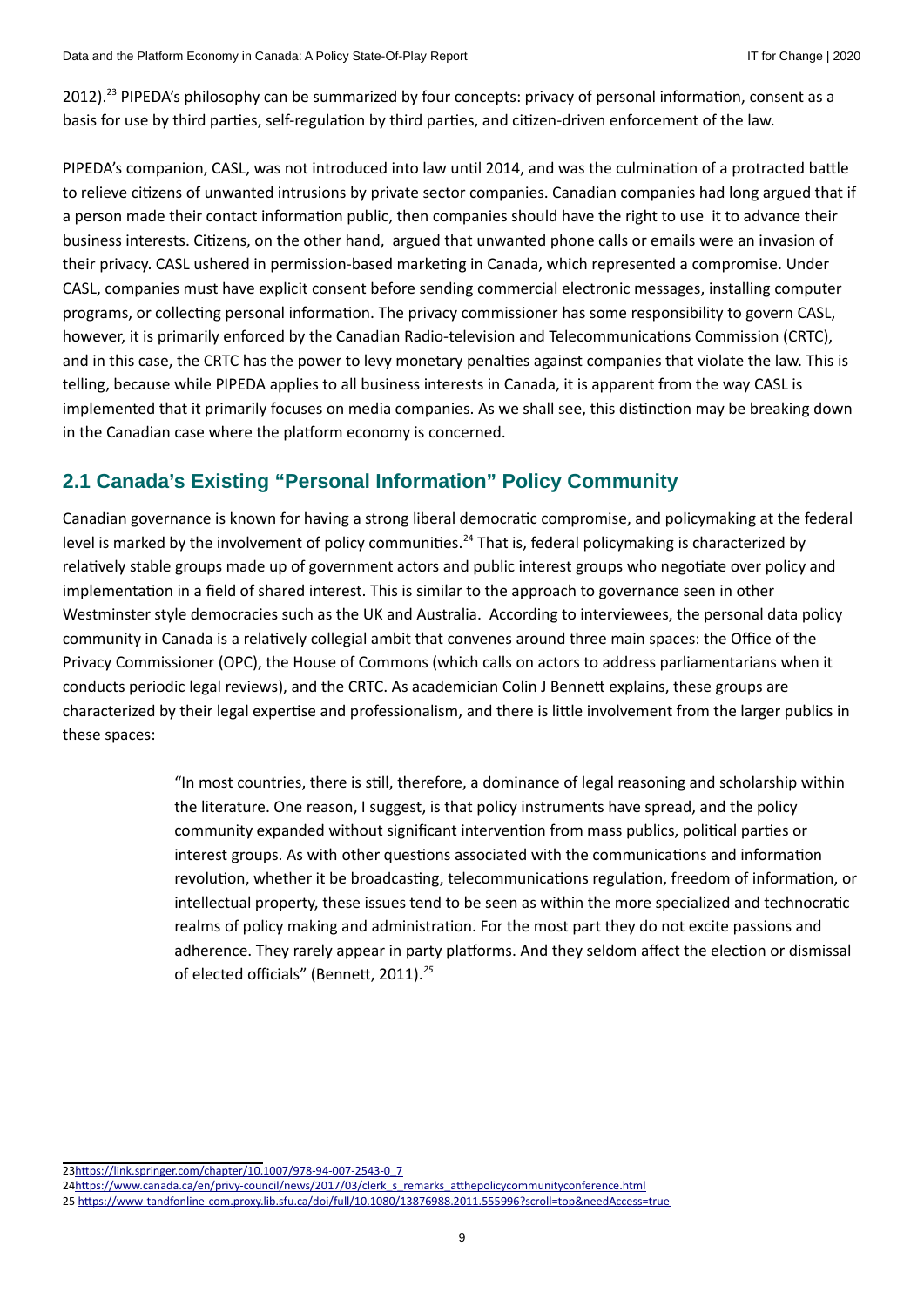#### **Overall, there are several 'big wave' discussions which tend to set the parameters for the 'little wave' debates within the space. 'Big wave' discourses are world views of the actors, while 'little wave' discourses are their responses to specific privacy-related issues that arise in the Canadian polity.**

Based on an analysis of House of Commons hearings, a review of newspaper articles, and interviews with public intellectuals in Canada, we conclude that this space has tended to organize itself into four main groups: representatives of business in the broad sense, representatives of media industries more specifically, public interest groups, and, academics. Table 1 provides a taxonomy of these groups. Within this community, the media industry has played a particularly prominent role, including the traditional "broadcast distribution units" (BDUs) as they are known by the CRTC, and also the new digital media players. This makes sense, since their main interest in collecting personal data lies in selling it to actors who wish to influence people's preferences in the marketplace or the political sphere. Privacy policy sets the conditions under which they can engage in this business enterprise. Whether they are broadcasters, social media players or telcos, the game is the same, and they find themselves in direct competition with each other.

| <b>Industry groups</b>                                                                               | <b>Media industries</b>                                                                                  | <b>Public interest groups</b>                                                              | <b>Academics</b>                                                                            |
|------------------------------------------------------------------------------------------------------|----------------------------------------------------------------------------------------------------------|--------------------------------------------------------------------------------------------|---------------------------------------------------------------------------------------------|
| Representatives of<br>companies that use data in<br>their industrial or<br>communications practices. | Representatives of media<br>industries that are<br>specifically focused on<br>communications activities. | Civil society or consumer<br>protection groups who<br>advocate on behalf of the<br>public. | Researchers and public<br>intellectuals who follow<br>and comment on data<br>policy issues. |
| Canadian Chamber of<br>Commerce                                                                      | Facebook, Google, ISPs,<br>Telcos / BDUs Canadian                                                        | Public Interest Advocacy<br>Centre (PIAC)                                                  | <b>Michael Geist</b>                                                                        |
| <b>Retail Council of Canada</b>                                                                      | <b>Marketing Association</b><br>(CMA)                                                                    | <b>BC Freedom of Information</b>                                                           | Fenwick Macklvey                                                                            |
| <b>Canadian Bankers</b>                                                                              | <b>Canadian Wireless</b>                                                                                 | and Privacy Association (BC<br>FIPA)                                                       | Teresa Scassa                                                                               |
| Association                                                                                          | Telecommunications                                                                                       |                                                                                            | Colin Bennett,                                                                              |
| Canadian Life and Health<br>Insurance Association                                                    | Association (CWTA)<br>Information Technology                                                             | Canadian Internet Policy<br>and Public Interest Clinic<br>(CIPPIC)                         | lan Kerr,                                                                                   |
|                                                                                                      | <b>Association of Canada</b>                                                                             |                                                                                            | Jane Bailey, etc.                                                                           |
| Insurance Bureau of<br>Canada                                                                        | (ITAC)                                                                                                   | Citizen Lab                                                                                |                                                                                             |
| National Association for                                                                             | <b>Interactive Advertising</b><br>Bureau of Canada (IABC)                                                | Open Media                                                                                 |                                                                                             |
| <b>Information Destruction</b>                                                                       |                                                                                                          | Centre for Law and<br>Democracy, etc.                                                      |                                                                                             |
| Law firms representing<br>business interests                                                         |                                                                                                          |                                                                                            |                                                                                             |

#### **Table 1: "Personal Information" Policy Community in Canada**

The policy community around personal information has been characterized by a series of issues that establish the parameters of its debates. These are listed in Appendix A. Overall, there are several 'big wave' discussions which tend to set the parameters for the 'little wave' debates within the space. 'Big wave' discourses are world views of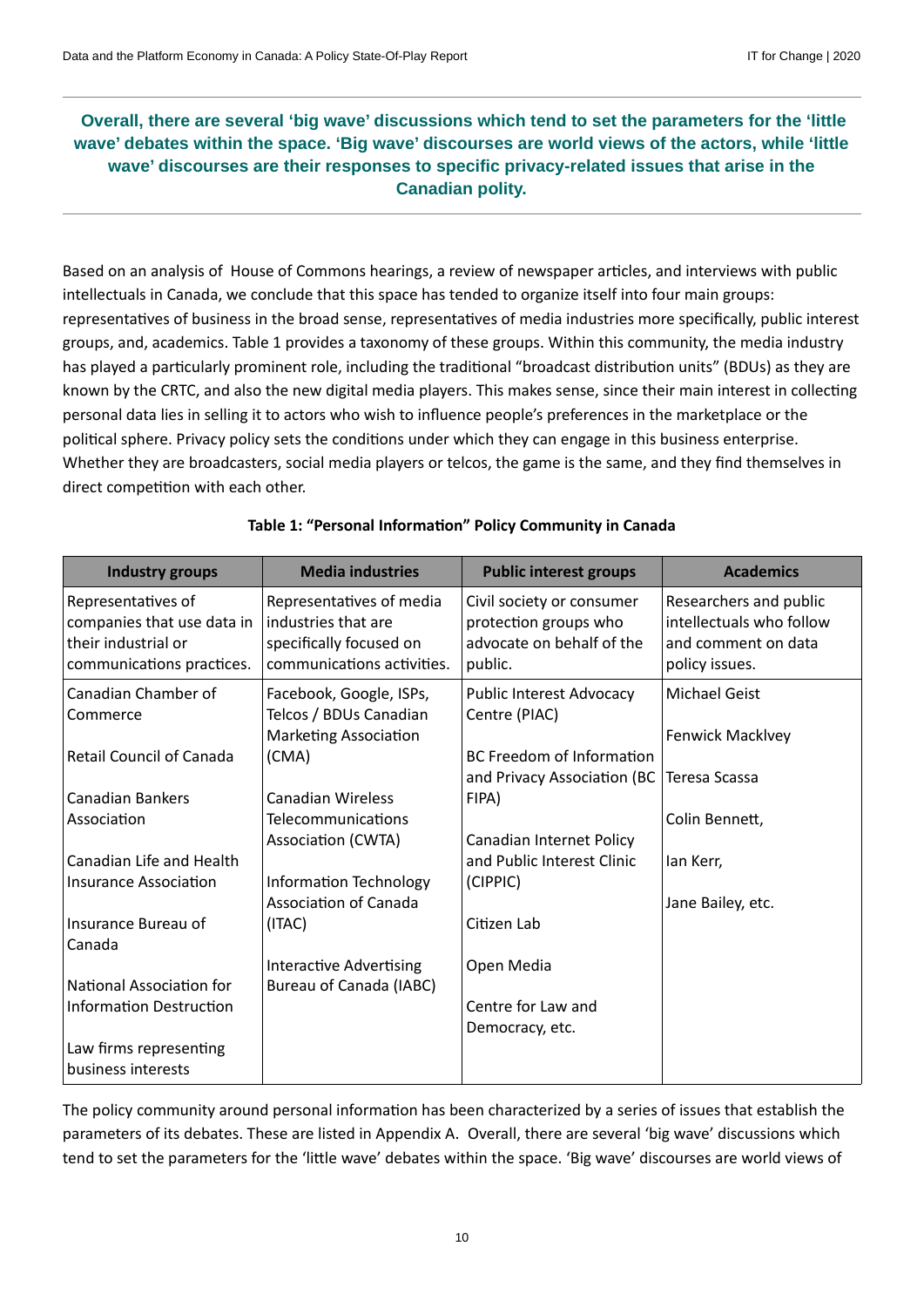the actors, while 'little wave' discourses are their responses to specific privacy-related issues that arise in the Canadian polity.

One of the most important 'big wave' discussions centers around whether the Canadian privacy regulatory framework is essentially workable, or whether it has fundamental flaws that render it ineffective and in need of reform. These debates take up the ability of the legal framework to protect the privacy of citizens, as well as the nature of the implementation and enforcement regime. In general, actors from the private sector and industry associations argue that PIPEDA is a good law that meets the demands of industry and privacy rights, and facilitates self-regulation.<sup>[26](#page-12-0)</sup> However, public interest groups, academics and the privacy commissioner of Canada are of the opinion that PIPEDA needs to be legislatively revised and "modernized<sup>[27](#page-12-1)</sup>". Here, the arguments range from making tweaks to PIPEDA, to wholesale reconsideration of the law, while suggestions move from recognizing how the privacy landscape has changed, and Canada's need to adapt to these changes through specific, privacy-related reforms, to larger reviews of a wider spectrum of data and consumer protection laws. Forexample, Teresa Scassa from the University of Ottawa told the House of Commons Committee in 2012 that "the collection, use, and disclosure of personal information is no longer simply an issue of privacy, but also raises issues of consumer protection, competition law, and human rights, among others". As such, "data protection law reform is overdue and may now require a reconsideration or modification of the consent-based approach, particularly in contexts where personal data is treated as a resource and personal data collection extends to movements, activities, and interests.<sup>[28](#page-12-2)</sup>"

Within this space we see many 'little wave' discussions as well. One of them relates to the privacy commissioner's lack of enforcement powers versus the desire of the industry to self-regulate. Public interest groups, academics, and federal and provincial privacy commissioners believe that the OPC should have stronger enforcement powers. These actors have noted that PIPEDA compliance by organizations has remained problematic because non-compliance carries minimal risk<sup>[29](#page-12-3)</sup> – that PIPEDA "has no teeth."<sup>[30](#page-12-4)</sup> These groups also suggest that the privacy commissioner should have stronger abilities for levying financial penalties and fines in case of compliance failures. However, private sector associations consider that accountability frameworks based on self-regulated industry standards and codes of conduct are preferable over legislated obligations, and that "a collaborative relationship between industry and the regulator is more efficient, and results in better outcomes for consumers.<sup>[31](#page-12-5)</sup>"

Another 'little wave' debate focuses on whether the existing consent model is adequate or whether it has problems. Public interest groups, academics and privacy commissioners consider that, in an era of big data and the Internet of Things, individuals do not always give meaningful or valid consent to all business-related activities that involve their personal information.<sup>[32](#page-12-6)</sup> These groups also manifest that companies should improve transparency in their data management and algorithmic decision-making processes, since "transparency is at the heart of the consent-based data protection scheme.<sup>[33](#page-12-7)</sup> Tamir Israel from the Canadian Internet Policy and Public Interest Clinic

<span id="page-12-0"></span><sup>26 &</sup>quot;Privacy and Social Media in the Age of Big Data". House of Commons Canada. Report of the Standing Committee on Access to Information, Privacy and Ethics. April 2013. p.31.

<span id="page-12-1"></span><sup>27</sup> Testimony by Mr. Daniel Therrien (Privacy Commissioner of Canada, Office of the Privacy Commissioner of Canada) House of Commons Canada. Standing Committee on Access to Information, Privacy and Ethics. Meeting Number 46. February 16, 2017. pp.2-3.

<span id="page-12-2"></span><sup>28 &</sup>quot;Privacy and Social Media in the Age of Big Data". House of Commons Canada. Report of the Standing Committee on Access to Information, Privacy and Ethics. April 2013 p.33.

<span id="page-12-3"></span><sup>29</sup> Testimony by Mr. Dennis Hogarth (Vice-President, Consumers Council of Canada). House of Commons Canada. Standing Committee on Access to Information, Privacy and Ethics. Meeting Number 61. Tuesday, May 16, 2017. p.3.

<span id="page-12-4"></span><sup>30</sup> Canada's privacy watchdog seeks stronger enforcement powers Krashinsky Robertson, Susan . The Globe and Mail ; Toronto, Ont. [Toronto, Ont]22 Sep 2017: A.1.

<span id="page-12-5"></span><sup>31</sup> Testimony by Mr. Robert Ghiz (President and Chief Executive Officer, Canadian Wireless Telecommunications Association). House of Commons Canada. Standing Committee on Access to Information, Privacy and Ethics. Meeting Number 60. Thursday, May 11, 2017. p.4.

<span id="page-12-6"></span><sup>32 &</sup>quot;Privacy and Social Media in the Age of Big Data". House of Commons Canada. Report of the Standing Committee on Access to Information, Privacy and Ethics. April 2013. p.31.

<span id="page-12-7"></span><sup>33</sup> Testimony by Prof. Teresa Scassa (Full Professor, University of Ottawa, Canada Research Chair in Information Law, As an Individual). House of Commons Canada. Standing Committee on Access to Information, Privacy and Ethics. Meeting Number 49 February 23, 2017. p.3.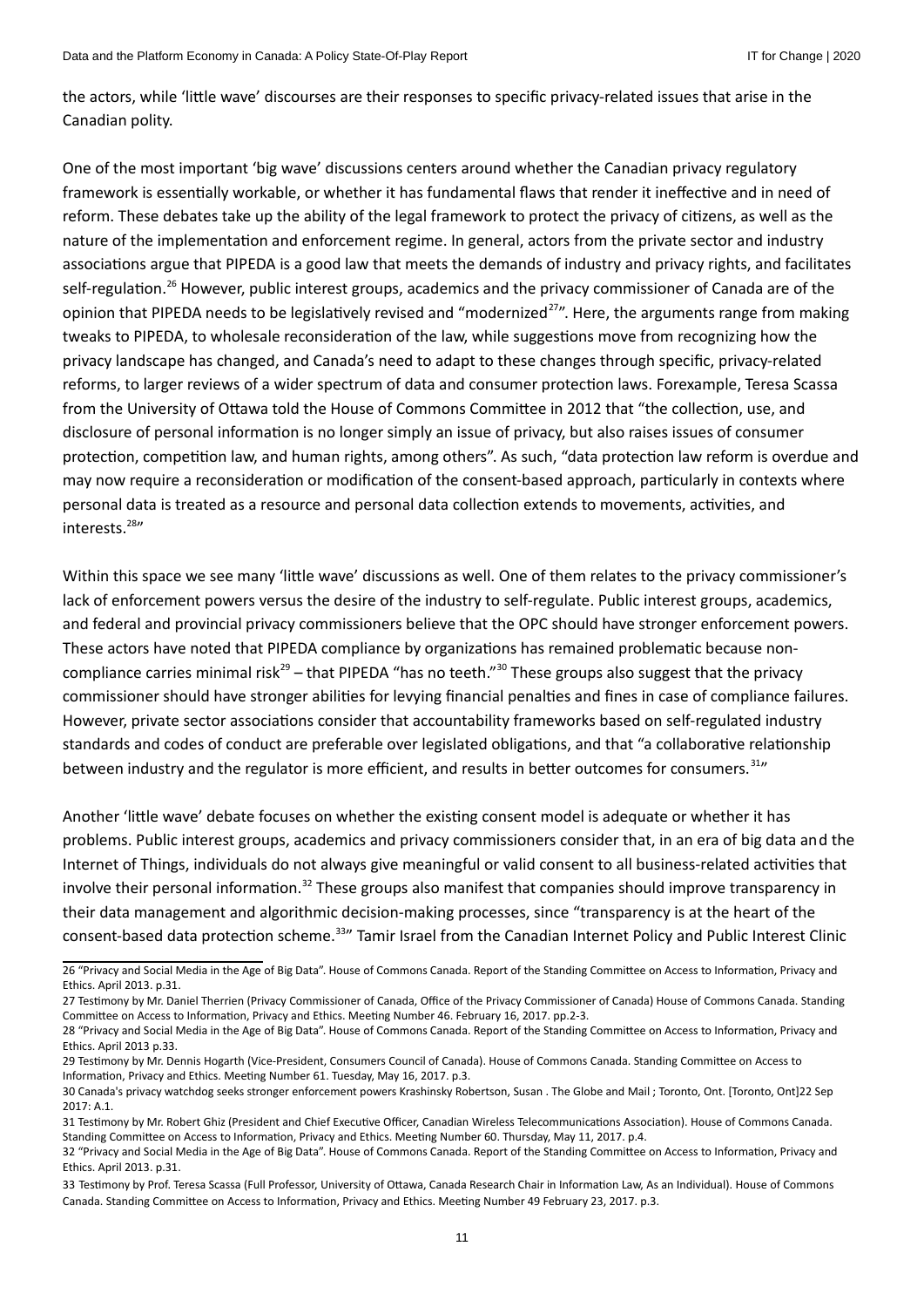(CIPPIC) considers that "the modern era had strained consent as one of PIPEDA's core pillars", and that this strain arises from "the increasingly complex nature of modern data practices, which in turn leads to opaque data capabilities, powerful incentives that are often directly at odds with those of consumers, and inaccessible privacy policies that seek either to capture this complexity, or at the other extreme, to obscure it in order to maintain flexibility for future organizational practices.<sup>[34](#page-13-0)</sup> Geist considers that, given the uncertainty associated with big data and cross-border data transfers, "new forms of transparency and privacy policies are needed". Geist suggests that, for example, "algorithmic transparency would require search engines and social media companies to disclose how information is used to determine the content displayed to each user", while "data transfer transparency would require companies to disclose where personal information is stored and when it may be transferred outside of the country.<sup>[35](#page-13-1)</sup>"

Industry responses to these concerns note that data anonymization is one of the ways to surpass the problems with obtaining meaningful or valid consent, while others push for the implementation of a risk assessment-based model. Anonymization, also called de-identification or obfuscation, "protects individuals because the data can be rendered non-identifiable.<sup>[36](#page-13-2)</sup>" However, public interest groups argue that anonymization "is not a panacea for the current privacy concerns", in part because "as anonymization gets stronger, the commercial value of information can often decline, giving businesses an incentive to pursue incomplete solutions.<sup>[37](#page-13-3)</sup>" Private sector representatives also suggest the adoption of risk-based approaches and more implied consent frameworks. This solution responds to the limitations of garnering express consent in today's fast-paced internet, "including individuals' willingness to read or understand what they are consenting to.<sup>[38](#page-13-4)</sup> A risk-based approach or interpretation would focus on obtaining express consent only for data collections, uses, or disclosures of personal information, if such activities might trigger a risk of harm to individuals (such as making an eligibility decision impacting the person, a disclosure that would involve sensitive or potentially embarrassing information, or a practice that would go against the expectation of the individual).<sup>[39](#page-13-5)</sup> However, public interest advocates manifest against this risk-based accountability framework because "it would effectively amount to open season on individual data.<sup>[40](#page-13-6)"</sup> As the opposite solution, John Lawford from the Public Interest Advocacy Centre believes that "PIPEDA needs to enable the informed consent standard, and all it needs is some new rules to protect that and consumers.  $41''$  $41''$ 

Overall, industry actors state that collecting and analyzing consumers data benefits Canadian businesses and consumers alike. Some of its derived provisions such as targeted or online behavioral advertising "can reduce the time consumers spend looking for products by focusing on the things of most interest to them<sup>[42](#page-13-8)</sup>", while data analysis leads to increased revenues and competitive advantage for companies. Academics such as Teresa Scassa, Ian Kerr and Jane Bailey, however warned about profiling as a by-product of big data analytics with implications for human rights, especially discrimination. Profiling as "the placing of users, accurately or inaccurately, into social

<span id="page-13-0"></span><sup>34</sup> Testimony by Mr. Tamir Israel (Staff Lawyer, Canadian Internet Policy and Public Interest Clinic). House of Commons Canada. Standing Committee on Access to Information, Privacy and Ethics. Meeting Number 49. February 23, 2017. p.3.

<span id="page-13-1"></span><sup>35</sup> Testimony by Dr. Michael Geist (Canada Research Chair in Internet and Ecommerce Law, Professor of Law, University of Ottawa, As an Individual). Testimony by Mr. David Fraser (Partner, McInnes Cooper, As an Individual). House of Commons Canada.

<span id="page-13-2"></span><sup>36</sup> Testimony by Mr. Adam Kardash (Partner, Privacy and Data Management, Osler, Hoskin and Harcourt LLP, Interactive Advertising Bureau of Canada). House of Commons Canada. Standing Committee on Access to Information, Privacy and Ethics. Meeting Number 62. May 30, 2017. p.7.

<span id="page-13-3"></span><sup>37</sup> Testimony by Mr. Michael Karanicolas (Senior Legal Officer, Centre for Law and Democracy) House of Commons Canada. Standing Committee on Access to Information, Privacy and Ethics. Meeting Number 49. February 23, 2017. p.2.

<span id="page-13-4"></span><sup>38</sup> Testimony by Mr. Robert Watson (President and Chief Executive Officer, Information Technology Association of Canada). House of Commons Canada. Standing Committee on Access to Information, Privacy and Ethics. Meeting Number 61. May 16, 2017. p.2.

<span id="page-13-5"></span><sup>39</sup> Testimony by Dr. Éloïse Gratton (Partner and National Co-Leader, Privacy and Data Protection Practice Group, Borden Ladner Gervais, As an Individual). House of Commons Canada. Standing Committee on Access to Information, Privacy and Ethics. Meeting Number 46. February 14, 2017. p.5.

<span id="page-13-6"></span><sup>40</sup> Testimony by Mr. Tamir Israel (Staff Lawyer, Canadian Internet Policy and Public Interest Clinic). House of Commons Canada. Standing Committee on Access to Information, Privacy and Ethics. Meeting Number 49. February 23, 2017. p.3.

<span id="page-13-7"></span><sup>41</sup> Testimony by John Lawford (Executive Director and General Counsel, Public Interest Advocacy Centre). House of Commons Canada. Standing Committee on Access to Information, Privacy and Ethics. Meeting Number 46. February 14, 2017. p.3.

<span id="page-13-8"></span><sup>42</sup> Testimony by Mr. Jason McLinton (Vice-President, Grocery Division and Regulatory Affairs, Retail Council of Canada). House of Commons Canada. Standing Committee on Access to Information, Privacy and Ethics. Meeting Number 63. June 1st, 2017. p.5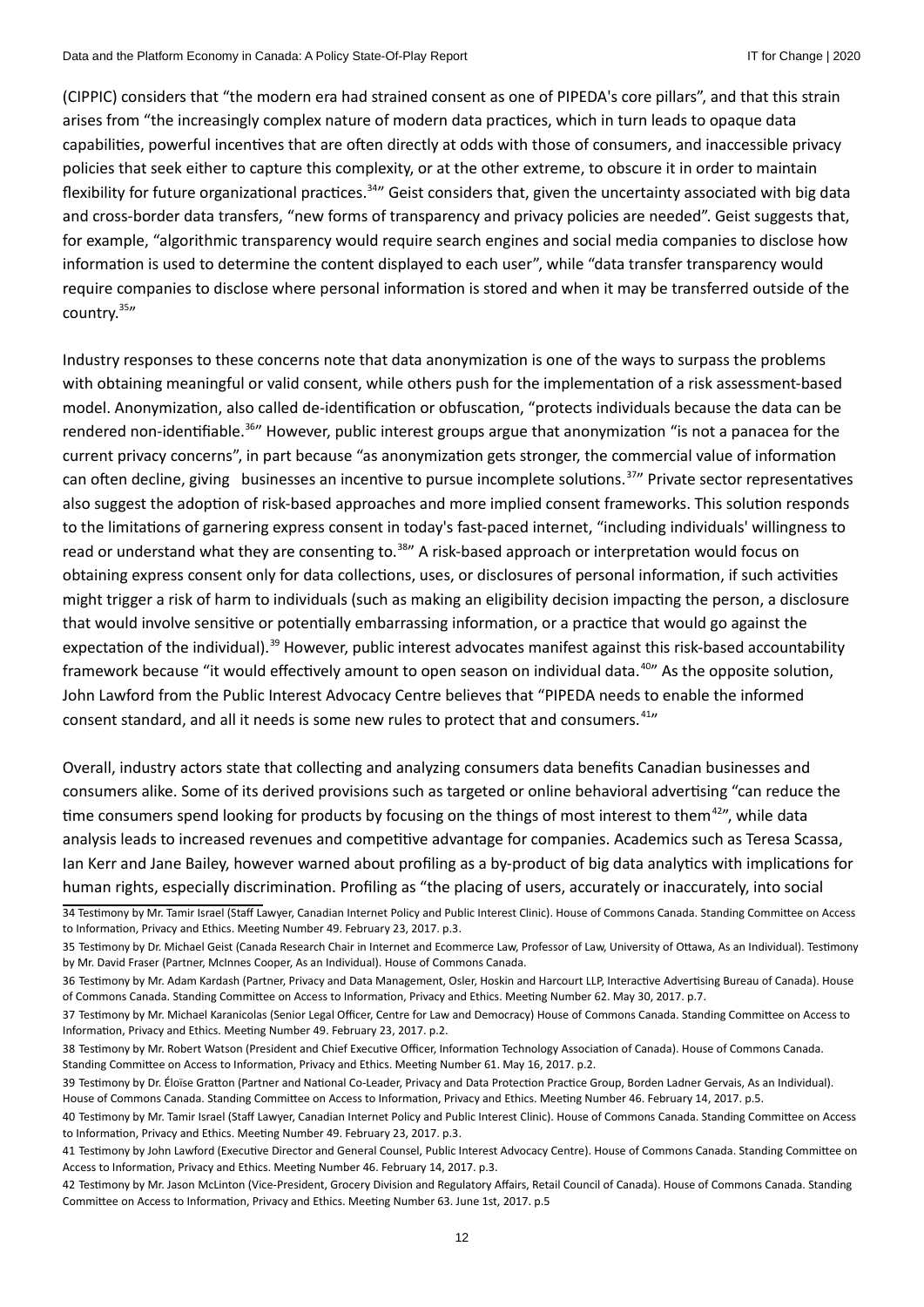categories...on the basis of information processing<sup>[43](#page-14-0)</sup>", can be used to characterize individuals as "unworthy of special discounts or promotional prices, unsuitable for credit or insurance, or uninteresting as a market for particular kinds of products and services.<sup>[44](#page-14-1)</sup> Profiling is another argument within the call for greater corporate transparency and the 'big wave' discussion on whether the existing legal framework is fully able to protect the privacy of Canadians.

A second 'big wave' concern revolves around data jurisdictions, including both the negotiation of relationships with other jurisdictions, as well as Canada's long-standing commitment to a policy of data responsibility instead of data localization. (Companies are responsible for ensuring that the data they manage adheres to Canadian law even when it passes into other jurisdictions.) Debates here include whether PIPEDA should be modernized to meet the standards of the EU's new GDPR. Specifically, privacy commissioners, some public sector organizations and "industry observers<sup>[45](#page-14-2)</sup>" believe that Canada should modernize its privacy laws to maintain the country's status as an adequately protected jurisdiction for harboring European data. However, private sector representatives argue that making such legislative changes in PIPEDA would be "premature", and that "a more precise view may be revealed going forward as we have more experience with the GDPR and its transborder adequacy review process.<sup>[46](#page-14-3)</sup>"

Other debates focus on data localization and cloud-computing. Public interest groups and academics manifest that this creates concerns vis-à-vis the problems of holding jurisdictional control over private data of Canadians stored outside the country. PIPEDA does not prohibit organizations from using cloud service providers that store personal information outside Canada, thus companies often reduce costs and ease processes by storing data off site or outsourcing software functions. PIPEDA only recommends that the privacy risk be identified, including the need for transparency, consent, and notification of the individual the personal information is about. Greg Kozak of the Association of Canadian Archivists expressed that his organization "believes that PIPEDA should make a definite statement on the issue of the jurisdictional location of data of private individuals; otherwise, what happens to them will be mostly be decided by legal opinion rather than by clear, consistent rules.<sup>[47](#page-14-4)</sup>"

When debates arise over these concerns, actors rely on certain discourses to curry favor or attract followers to their side. Discourses at work in the existing policy space include those around good corporate citizenship with businesses portrayed as essentially good and in the service of the country. For example, private sector and industry representatives often refer to the "dramatic"[48](#page-14-5) and "continued"[49](#page-14-6) growth of Canada's digital economy and ICT sector (which is "attracting millions of dollars of investment... and is creating thousands of jobs in Canada" $^{50}$  $^{50}$  $^{50}$ ), and use the term "collaboration<sup>[51](#page-14-8)</sup>" when referring to the existing and desired relationships between industry and regulators. They also speak of the "benefits"<sup>[52](#page-14-9)</sup> of business practices in collecting personal information not only for

<span id="page-14-0"></span><sup>43</sup> "Privacy and Social Media in the Age of Big Data". House of Commons Canada. Report of the Standing Committee on Access to Information, Privacy and Ethics. April 2013. pp.9-10.

<span id="page-14-1"></span><sup>44</sup> "Privacy and Social Media in the Age of Big Data". House of Commons Canada. Report of the Standing Committee on Access to Information, Privacy and Ethics. April 2013. pp.9-10.

<span id="page-14-2"></span><sup>45</sup> Calls grow for Canada to modernize privacy laws. Krashinsky Robertson, Susan. The Globe and Mail ; Toronto, Ont. [Toronto, Ont]24 July 2017: B.1.

<span id="page-14-3"></span><sup>46</sup> Testimony by David Young (Principal, David Young Law, As an Individual). House of Commons Canada. Standing Committee on Access to Information, Privacy and Ethics. Meeting Number 54. April 4, 2017. p.2.

<span id="page-14-4"></span><sup>47</sup> Testimony by Mr. Greg Kozak (Representative, Ethics Committee, Association of Canadian Archivists) House of Commons Canada. Standing Committee on Access to Information, Privacy and Ethics. Meeting Number 63. June 1st, 2017. p.4.

<span id="page-14-5"></span><sup>48 &</sup>quot;Privacy and Social Media in the Age of Big Data". House of Commons Canada. Report of the Standing Committee on Access to Information, Privacy and Ethics. April 2013. p.4.

<span id="page-14-6"></span><sup>49</sup> Testimony by Mr. Robert Watson (President and Chief Executive Officer, Information Technology Association of Canada). House of Commons Canada. Standing Committee on Access to Information, Privacy and Ethics. Meeting Number 61. May 16, 2017. p.2.

<span id="page-14-7"></span><sup>50 &</sup>quot;Privacy and Social Media in the Age of Big Data". House of Commons Canada. Report of the Standing Committee on Access to Information, Privacy and Ethics. April 2013. p.4.

<span id="page-14-8"></span><sup>51</sup>Testimony by Mr. Robert Ghiz (President and Chief Executive Officer, Canadian Wireless Telecommunications Association). House of Commons Canada. Standing Committee on Access to Information, Privacy and Ethics. Meeting Number 60. Thursday, May 11, 2017. p.4. / Testimony by Mr. Robert Watson (President and Chief Executive Officer, Information Technology Association of Canada). House of Commons Canada. Standing Committee on Access to Information, Privacy and Ethics. Meeting Number 61. Tuesday, May 16, 2017. p.2.

<span id="page-14-9"></span><sup>52</sup> Testimony by Mr. Jason McLinton (Vice-President, Grocery Division and Regulatory Affairs, Retail Council of Canada). House of Commons Canada. Standing Committee on Access to Information, Privacy and Ethics. Meeting Number 63. June 1st, 2017. p.5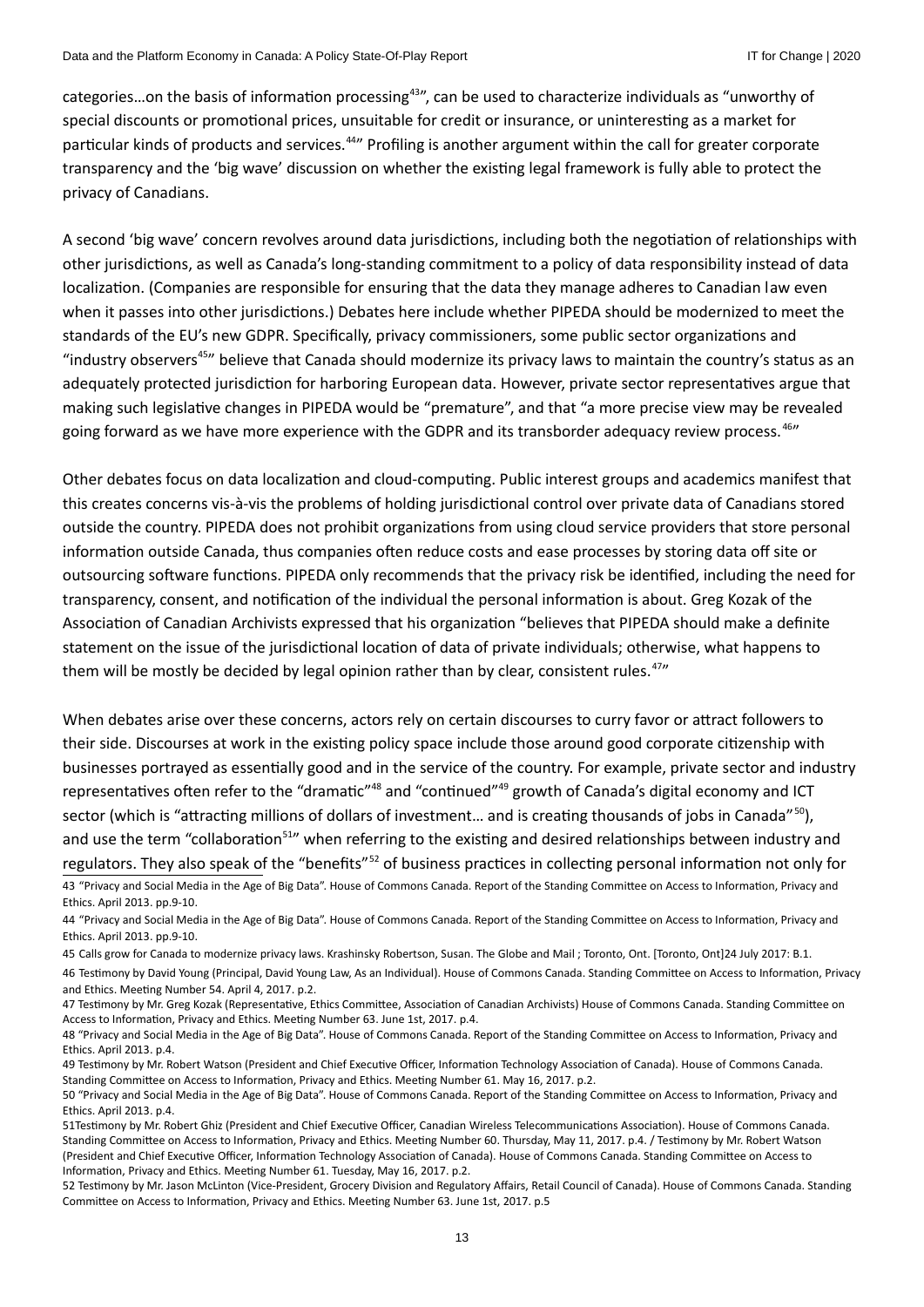organizations but also for consumers (such as with targeted advertising), and of having a commitment with "enhancing privacy protections for individuals."<sup>[53](#page-15-0)</sup> For example, representatives of the Canadian Marketing Association (CMA) have explicitly stated that "legitimate businesses have every incentive to anticipate consumer privacy needs and resolve any concerns."[54](#page-15-1)

However, other discourses around consumers' protection and privacy rights portray businesses in a negative light. As mentioned above, public interest groups and academics speak of the "lack of openness" or "transparency"<sup>[55](#page-15-2)</sup> by companies, while the term "black box"[56](#page-15-3) is also used to speak about data management practices by corporations. Privacy policies are seen as "inaccessible," "impractical" and "unrealistic" for users to read,<sup>[57](#page-15-4)</sup> and data processes as "opaque" and "obscure."[58](#page-15-5) Results of data aggregation such as profiling are described as "discriminatory"[59](#page-15-6) and a source of exclusions and privileges.<sup>[60](#page-15-7)</sup> This builds on an overarching discourse of businesses versus consumers where "powerful [corporate] incentives" are described as "often directly at odds with those of consumers."[61](#page-15-8) Moreover, businesses are portrayed as acting on their self-interest in the pursuit of economic gains. For example, "social media companies and other information brokers will partner with whoever they want to in order to make lucrative arrangements."[62](#page-15-9)

#### **The "personal information" policy community is structured around established institutional and discursive spaces: PIPEDA and its provincial adaptations, plus a narrative about the tensions that exist between private gain and personal protection**

Overall, the "personal information" policy community is structured around established institutional and discursive spaces: PIPEDA and its provincial adaptations, plus a narrative about the tensions that exist between private gain and personal protection. The institutional space and discursive space can be seen as complementary, since the OPC precisely exists to adjudicate said tensions. But as we see signals of a broader data policy landscape emerging in Canada, it is possible to think that other communities of actors are also multiplying across a wider spectrum of policy fields.

<span id="page-15-5"></span>58 Testimony by Mr. Tamir Israel (Staff Lawyer, Canadian Internet Policy and Public Interest Clinic). House of Commons Canada. Standing Committee on Access to Information, Privacy and Ethics. Meeting Number 49. February 23, 2017. p.3.

<span id="page-15-0"></span><sup>53</sup> Testimony by Mr. Wally Hill (Vice-President, Government and Consumer Affairs, Canadian Marketing Association) House of Commons Canada. Standing Committee on Access to Information, Privacy and Ethics. Meeting Number 60. May 11, 2017. p.4.

<span id="page-15-1"></span><sup>54</sup> "Privacy and Social Media in the Age of Big Data". House of Commons Canada. Report of the Standing Committee on Access to Information, Privacy and Ethics. April 2013. p.5

<span id="page-15-2"></span><sup>55</sup> "Privacy and Social Media in the Age of Big Data". House of Commons Canada. Report of the Standing Committee on Access to Information, Privacy and Ethics. April 2013. pp.9-10.

<span id="page-15-3"></span><sup>56</sup> Testimony by Prof. Jane Bailey (Professor, Faculty of Law, University of Ottawa, As an Individual). House of Commons Canada. Standing Committee on Access to Information, Privacy and Ethics. Meeting Number 68. September 25, 2017. p.2.

<span id="page-15-4"></span><sup>57</sup> "Privacy and Social Media in the Age of Big Data". House of Commons Canada. Report of the Standing Committee on Access to Information, Privacy and Ethics. April 2013. p.9. / Testimony by Mr. Tamir Israel (Staff Lawyer, Canadian Internet Policy and Public Interest Clinic). House of Commons Canada. Standing Committee on Access to Information, Privacy and Ethics. Meeting Number 49. February 23, 2017. p.3.

<span id="page-15-6"></span><sup>59</sup> Testimony by Prof. Jane Bailey (Professor, Faculty of Law, University of Ottawa, As an Individual). House of Commons Canada. Standing Committee on Access to Information, Privacy and Ethics. Meeting Number 68. September 25, 2017. p.2.

<span id="page-15-7"></span><sup>60</sup> "Privacy and Social Media in the Age of Big Data". House of Commons Canada. Report of the Standing Committee on Access to Information, Privacy and Ethics. April 2013. p.10.

<span id="page-15-8"></span><sup>61</sup> Testimony by Mr. Tamir Israel (Staff Lawyer, Canadian Internet Policy and Public Interest Clinic). House of Commons Canada. Standing Committee on Access to Information, Privacy and Ethics. Meeting Number 49. February 23, 2017. p.3.

<span id="page-15-9"></span><sup>62 &</sup>quot;Privacy and Social Media in the Age of Big Data". House of Commons Canada. Report of the Standing Committee on Access to Information, Privacy and Ethics. April 2013. p.9.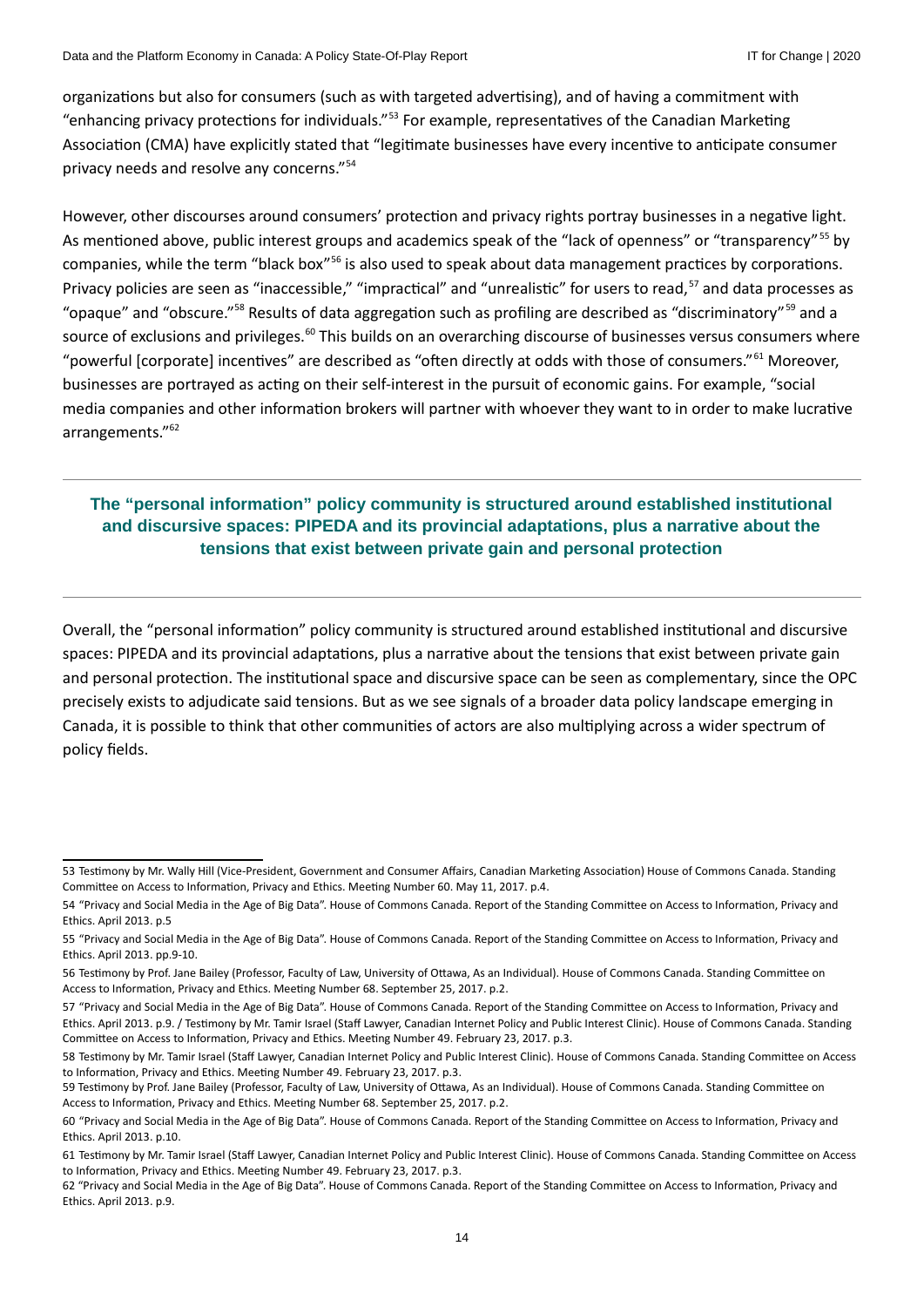# **3. Canada's Emerging Data Policy Landscape**

While data policy was nearly synonymous with privacy policy in Canada for a long time, today, it is not. Our sense is that the original discussion of data policy in Canada centered around privacy rights and therefore the primary community was made up of privacy actors. To complicate matters, Bennet observes that privacy advocates were rarely focused only on privacy. They usually arrived at privacy via other broader concerns related to civil rights, human rights, consumer freedoms or digital freedoms.<sup>[63](#page-16-0)</sup> But having said this, these actors have had a relatively cohesive set of concerns that revolved around an individually-based consent model, and bureaucratic approaches to privacy compliance.

Today this focus is coming under stress for a series of reasons. The first set of reasons involves a transformation in the privacy space itself. Bennet and Raab<sup>[64](#page-16-1)</sup> argue that there are four main sources of pressure on privacy policy. First, the top down model of oversight by privacy commissioners is increasingly being replaced by business-driven accountability models, often based on technological solutions. Second, there is a growing concern about the ethical dimensions of privacy law, particularly since so much data is collected about people through surveillance, that is not necessarily individually identifiable, often without awareness, and for purposes that we do not know. Third, the individualistic focus of consent-based models is being questioned on the basis of broader societal concerns as people begin to ask about the value of privacy to the larger economy and community. And finally, companies are increasingly driven by the desire to manage risk, because when they get privacy wrong they find that their valuations rapidly fall (as was Facebook's experience with Cambridge Analytica). And yet Bennet still believes that privacy and consent are essential to data governance because from his point of view there is no 'big data' without people's consent to share their information. And so for him, consent remains at the heart of data regulation, and privacy policy is the anchor of all other data-related policies.

Others disagree, especially given recent debates over the relative importance of data privacy and data protection. Data protection is not about consent, they say, but rather focuses on securing a resource that has already been collected. It reflects the fact that privacy may not be very relevant to a generation of people who have always given their personal information away, and that people give their information away all the time, whether or not they even realize it. Data security opens the door to the possibility that data can be collected without consent, as long as it is properly managed once collected. This agenda reflects the growing recognition that data is a resource that confers significant economic and political advantages on the people who hold it, and that it has become a valuable foundation for innovation and the establishment of competitive advantages in the global economy. This would also explain why there is an increasing tendency to apply intellectual property law to collections of data. So while some argue that data privacy and data protection are overlapping and complementary<sup>[65](#page-16-2)</sup>, in our view, they evidence the emergence of tensions within data regulatory frameworks.

In the Canadian case, these changes are reflected in the emergence of new pockets of discussion about data policy that are taking place in disparate spaces, such as conferences on innovation, the digital economy, intellectual property, trade, and the like. We are beginning to see specific examples of these spaces such as the recent Annual Partnership Network Conference of the Creating Digital Opportunity (CDO) – an initiative based at the University of Toronto - which was held in Vancouver in April 2018. This conference featured extensive discussions about Big Data's role in innovation, in the context of the new Digital Technology Supercluster initiative. This is particularly

<span id="page-16-0"></span><sup>63 &</sup>quot;Virtually every group mentioned so far has been involved in Internet privacy questions. Some, however, have emerged solely as a result of the Internet and from desires to create an open medium based on sound democratic principles. The existence of a separate set of "digital rights" which are an extension of more fundamental civil rights and liberties is controversial. The belief, however, frames the work of a number of national and international organizations, of which the Electronic Frontier Foundation (EFF) is probably the most important."

<span id="page-16-1"></span><https://www-tandfonline-com.proxy.lib.sfu.ca/doi/full/10.1080/13876988.2011.555996?scroll=top&needAccess=true> 64 [https://papers.ssrn.com/sol3/papers.cfm?abstract\\_id=2972086](https://papers.ssrn.com/sol3/papers.cfm?abstract_id=2972086)

<span id="page-16-2"></span><sup>65</sup> <https://blog.ipswitch.com/data-privacy-vs-data-protection>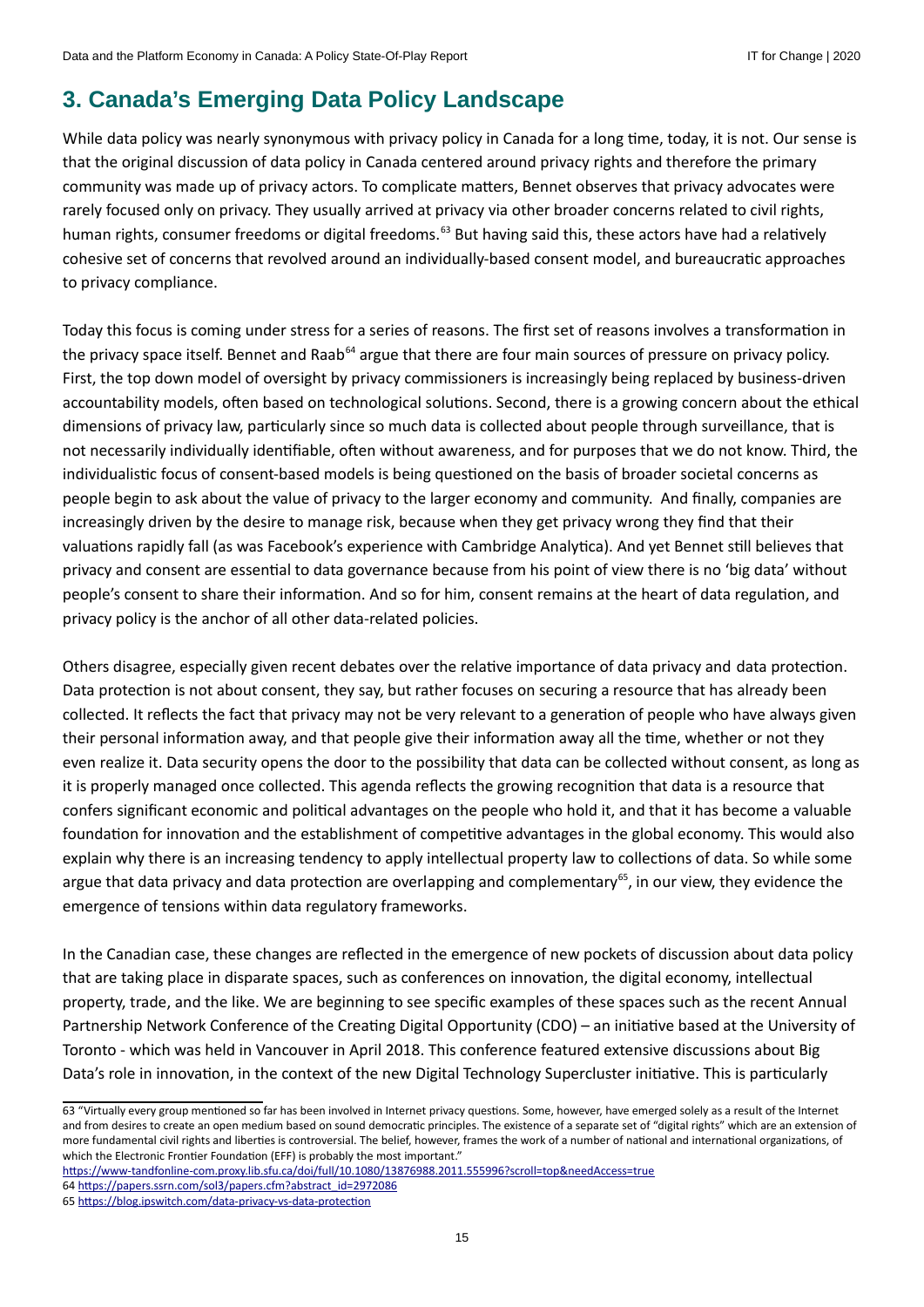interesting since the CDO is headed by Dr. David Wolff, a global expert on technology clusters and innovation. The event brought together academics and industry leaders to position possible future directions for data policy.

Even the privacy policy community has noted the need to expand the discussion to other areas. In the debates about whether to modify PIPEDA vis-a-vis the GDPR, a representative of the Canadian Chamber of Commerce noted that "we must understand that the GDPR is much broader than just privacy. It's as much about the public sector and security as it is about privacy,"<sup>[66](#page-17-0)</sup> while Scassa has also remarked on Canada's need to adapt to current scenarios through larger reviews of a wider spectrum of data, consumer protection, competition and human rights laws.<sup>[67](#page-17-1)</sup> When RightsCon was held in Toronto in May 2018, it offered an opportunity for Canadian NGOs to come together around these issues for the first time. The concerns of this group are principally centered around citizen rights in the face of the Internet of Things and Big Data as they are expressed in and through urban planning (smart cities). As a result of this, the Vancouver-based NGO Open Media and the Ottawa-based NGO, Samuelson-Glushko Canadian Internet Policy and Public Interest Clinic (CIPPIC) are proposing a national meeting of civil society groups, and a leading voice, Bianca Wylie from CIGI, has launched a petition to gather support for a national data strategy at the end of June 2018 ().<sup>[68](#page-17-2)</sup> This call notably suggests that the topics up for discussion include, "data collection, ownership, use, and rights; privacy as a public good; consent; equitable internet access; fair competition; and, future prosperity." These issues clearly extend beyond the existing privacy policy landscape. Indeed, parallel spaces have become key spheres of debate about data issues - such as IP (ownership of data), competition, human rights/ digital rights, innovation, infrastructure (cloud etc.), trade/localization, among others.

In total, we are seeing the privacy policy community, with its established government ties, come to be eclipsed by a broader data policy advocacy network, that does not yet have strong ties with government. And the wider data policy advocacy network is raising a host of new issues that may be decentering the importance of privacy and consent. We summarize these issues here by examining how platform data is running up against existing legal frameworks:

### **3.1 Competition Law**

Companies have long gathered intelligence about their client base. But platform-based practices may make it possible for companies to gather or acquire information about their clients in new and concerning ways. For example, the knowledge that companies amass about their clients may enable them to engage in anti-competitive pricing practices, or forced loyalty schemes. CIGI points out, "Data holdings are now a key element of a business's ability to dominate a market and stifle competition" (CIGI, page 10).

## **3.2 Intellectual Property Law**

This law is also relevant to digital platform practices. In 2016[, as reported by Scassa,](http://www.teresascassa.ca/index.php?option=com_k2&view=item&id=214:court-decision-finds-copyright-in-compilation-of-seismic-data) a Canadian court upheld a decision to apply copyright protections to a compilation of data, as if this data were a cultural product (such as a book or a movie). The application of copyright law to databases of consumer data would provide companies with a tool to avoid public scrutiny of their data practices. In addition, enhanced copyright may not be in the best interest, "For example, while content industries might consider increased protection for technological protection measures -- or 'digital locks' -- to be essential in the fight against unauthorized copying, the same protection, when applied to

<span id="page-17-0"></span><sup>66</sup> Testimony by Mr. Scott Smith (Director, Intellectual Property and Innovation Policy, Canadian Chamber of Commerce). House of Commons Canada. Standing Committee on Access to Information, Privacy and Ethics. Meeting Number 61. Tuesday, May 16, 2017. p.5.

<span id="page-17-1"></span><sup>67</sup> "Privacy and Social Media in the Age of Big Data". House of Commons Canada. Report of the Standing Committee on Access to Information, Privacy and Ethics. April 2013 p.33.

<span id="page-17-2"></span><sup>68</sup> <https://digitalrightsnow.ca/>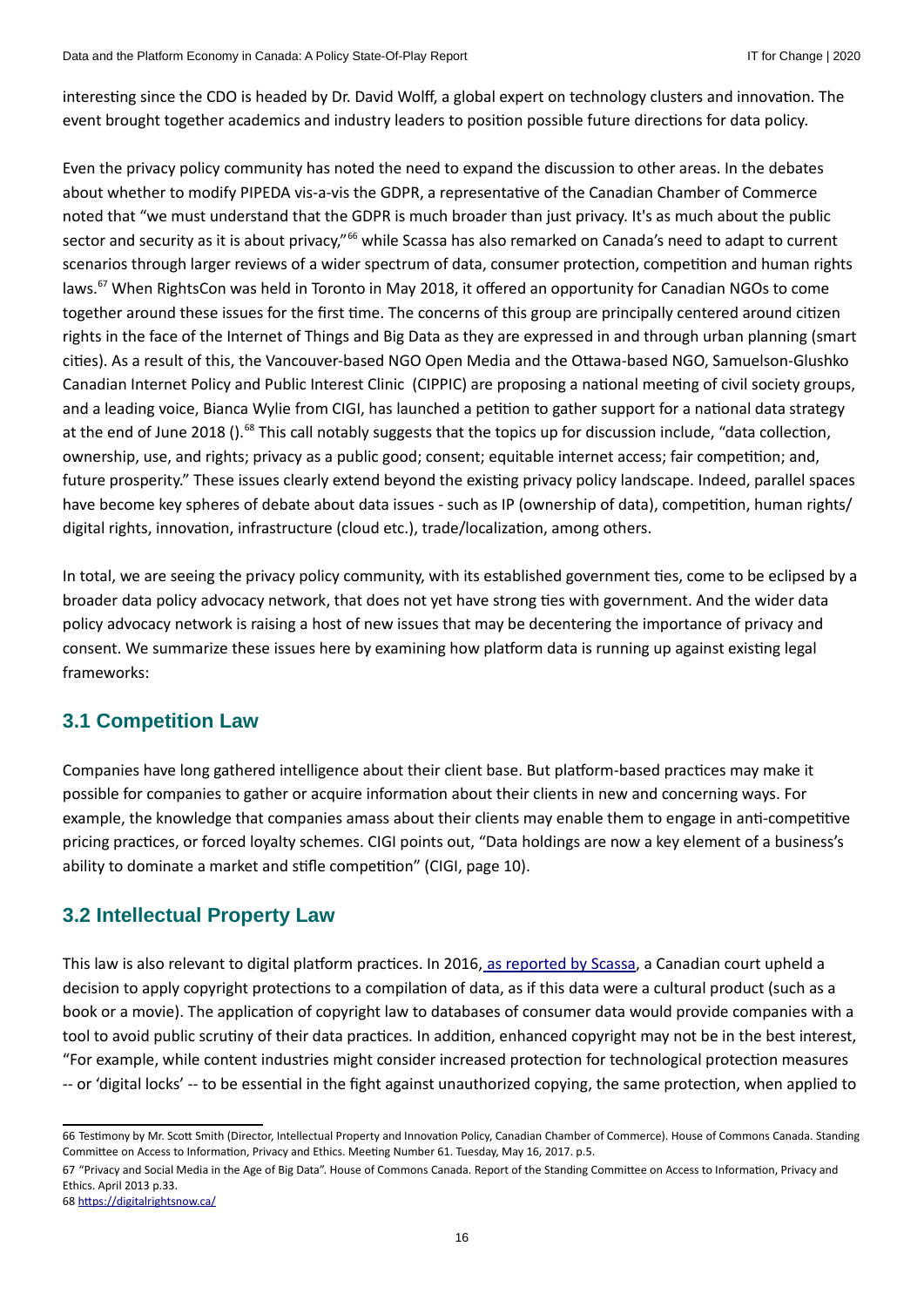compilations of data, could have the effect of overriding the basic copyright principle that facts are in the public domain" (CIGI, page 11).

### **3.3 Data as a Resource**

There is also the suggestion that federal actors are taking an interest in updating Canada's innovation, labor and taxation policies to reflect new business practices. Statistics Canada is considering how to update national accounts to better capture the economic value of these activities. And, the 2018 Canadian Internet Use Survey includes questions about the use of platforms to supplement or replace traditional labor activities. This research raises new questions, such as: What is the value of data assets held by Canadian companies? Should they be included in corporate income tax filings? What supports or protections should the federal government offer to Canadian workers? How is innovation changing, and should incentives change to reflect new and different approaches production?

This also has implications for Canadian innovation policy. A recent report by CIGI argues, "Growing Canada's share of global data capital – and therefore broadening its stake in the global data-driven economy – will depend heavily on the extent to which Canadian firms can capture data in areas where first movers have not already established insuperable dominance." It goes on to say that, "in some instances, private sector-led commercialization may be optimal; in others, it might be better to make data available to the public at sub-market prices. Above all, decision makers need to recognize and account for the potential use and exchange value of this data when developing and implementing policy." (page 2). These comments help us understand how Canadian innovation policy will adapt platformization into markets that are not already dominated by established actors. Trudeau's innovation policy has taken up health, mining and agriculture as key areas to focus on.

## **4. Considerations for Data Policy Moving Forward**

Despite these pressures, there is currently no indication that Canada will engage in broad-based changes to its national data policy framework. But there are definitely suggestions that the broader conversation around data is changing, and that the existing privacy policy community is being displaced as the primary and only ambit of discussion about private sector data use. Meanwhile, policies are always shifting in minor ways with changes in context and the emergence of new implementation strategies. In this section we suggest some of the issues that should be taken into consideration as Canadian data policy shifts and changes.

### **4.1 Data versus Algorithms**

 Algorithms are fundamentally changing the game where data is concerned. The PIPEDA framework was created to protect private information and is based on a fundamental distinction between private and public information. Unfortunately, it has been relatively simple for private sector actors to circumvent PIPEDA by anonymizing data. If the data is anonymous, they argue, then it no longer infringes on privacy. The difficulty here is that algorithms make it relatively easy to deanonymize data. This means that algorithms take us into an entirely new realm, requiring new approaches to privacy law and digital rights. This is the primary reason why Canadian data policy may need to consider taking up data protection issues in addition to data privacy issues, beyond simply a desire to comply with the GDPR.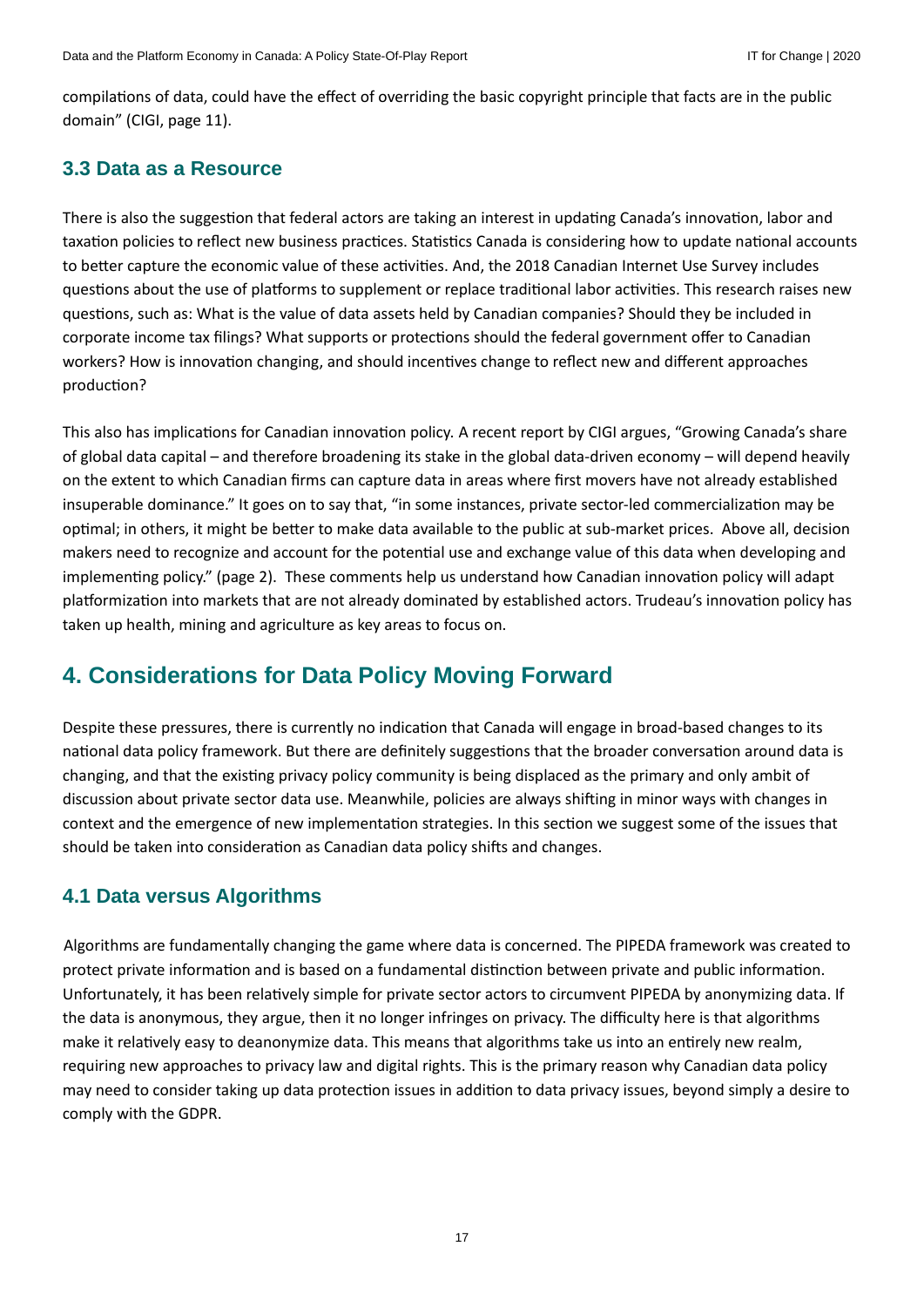## **4.2 Types of Data**

 When creating data policy, we need to categorize data according to its functional purpose. Based on our observations about the Canadian case, we believe it is important to distinguish between data that is used to influence people's preferences and data that is used to intercede in intermediation of goods and services. Data intensive companies that make money by giving away entertainment services, and then selling advertising, use data primarily to drive targeted marketing. But platform intermediaries use data primarily to govern the terms of interaction within a marketplace. This means that the use value of the data is different depending on the business strategy at work in each case. This is why we are seeing different policy discussions emerge around competition policy versus intellectual property law, for example. In the former case, the challenge is to regulate data's contributions to monopolistic tendencies. In the latter case, the challenge is to determine who owns data, and whether something like an 'end user license agreement' (EULA) works to dispossess users of their property. <sup>[69](#page-19-0)</sup>

In the Canadian case, the networked media economy, as Dwayne Winseck calls it,<sup>[70](#page-19-1)</sup> is the most vocal when it comes to regulating private data. This group includes both traditional 'broadcast distribution undertakings' (Bell, Rogers, Corus/Shaw, Quebecore) as well as new media actors such as Facebook and Google. What unites them is a desire to influence people's preferences so that they will be more inclined to engage in particular types of buying or voting behaviors. But making the final choice is left up to the consumer or citizen in a market place that offers multiple options. These groups have a huge stake in maintaining a ready flow of personal data to drive their advertising activities.

On the other hand, businesses that engage in platform-based intermediation of goods and services have stayed quiet in Canadian policy circles that address data-related issues. Why is this? We surmise that it is because these actors view their data as a source of competitive advantage, so they are not inclined to share it with others.<sup>[71](#page-19-2)</sup> Ergo, privacy laws are less of a concern to them. In addition, the data is collected under conditions that will necessarily engender the user's consent, so PIPEDA is generally an agreeable policy framework for these actors. In other words, as long as they ask permission from users, and have them sign an EULA that dispossesses them of their data, the companies have no need for legal reforms. Indeed, they would likely avoid starting any kind of debate that might lead to enhanced rights for data sources.

This does not mean that the data-intensive practices of platform intermediaries are beyond regulatory scrutiny. Trade policy is a more likely target for data intensive market intermediaries because they are deeply affected by data-localization. If they must localize data, then they must break up their operations into separate platforms, which would undermine efficiencies in the business model. And since digital platform intermediaries use data and algorithms to govern the exchange of goods and services in the economy, the primary concern is not privacy, but it is ensuring competition and digital rights. As Winseck put this across so eloquently in a recent conversation, we need policies that prevent digital actors from "thinking that they can construct the marketplace just because they own the network."

It may seem strange to combine media actors with intermediaries in this section, but it is essential to look at their data use practices in tandem. Data service companies such as ViaSense [\(http://locationgenius.com/\)](http://locationgenius.com/) may be capable of creating a bridge between data for intermediation and data for persuasion. Also, it is somewhat artificial to separate persuasion from market intermediation; the two processes may be interlinked. This means that we

<span id="page-19-0"></span><sup>69</sup> See: Jim Thatcher, David O'Sullivan and Dillon Mahmoudi (2017) "Data colonialism through accumulation by dispossession: New metaphors for daily data." *Environment and Planning D*. [https://papers.ssrn.com/sol3/papers.cfm?abstract\\_id=2709498](https://papers.ssrn.com/sol3/papers.cfm?abstract_id=2709498)

<span id="page-19-1"></span><sup>70</sup><http://www.cmcrp.org/the-growth-of-the-network-media-economy-in-canada-1984-2016/>

<span id="page-19-2"></span><sup>71</sup> This has been theorized convincingly in Nick Srnicek (2017) Platform Capitalism, Polity Press.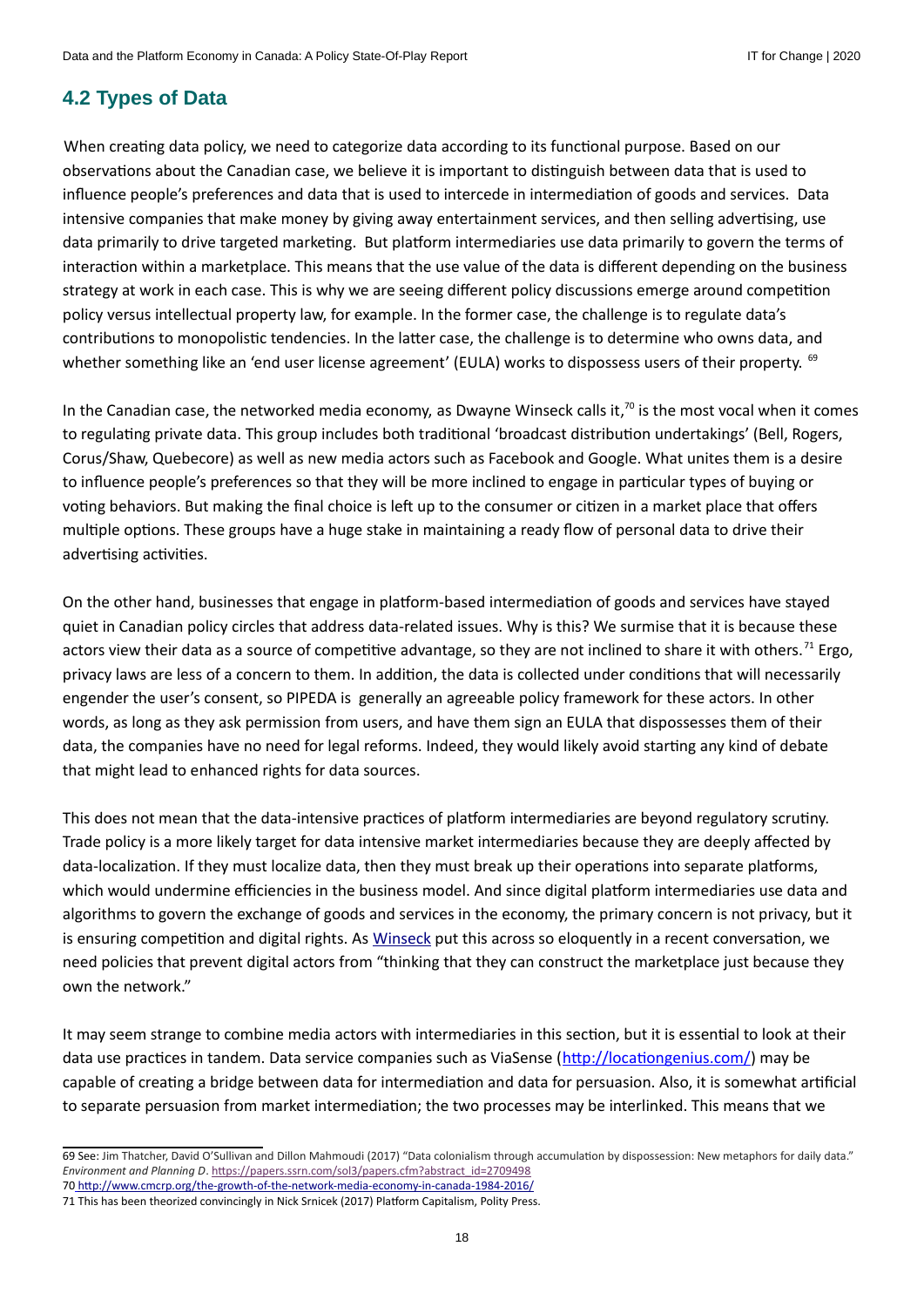need to consider the policy overlaps between intellectual property, competition, innovation and privacy (or other data rights). These different policy areas should not be considered in isolation from each other.

In addition, we need to be aware of the fact that there is a power structure to the platform economy. While smaller platform companies may not leverage their data for anti-competitive practices, they make use of the services of larger platforms in ways that reinforce the market position and political and economic power of those platforms. This is as when a small platform like UrbanShare in Vancouver makes use of Facebook or Google to validate new users.

#### **4.3 Purpose, Scale and Reach**

Given that novel business practices can be adopted throughout the economy, purpose, scale and reach are also important considerations in establishing new regulatory frameworks. Consider just the goods-sharing services active in the Vancouver area. They range from [Village Vancouver](http://www.villagevancouver.ca/) and [the Thingery,](http://thethingery.com/) which support new forms of community economic development, to [Urban Share](https://www.urbanshare.ca/) and [Quupe](https://quupe.com/) which are online marketplaces that help people capitalize on the unused capacity in their consumer goods. Purpose matters because it influences how initiatives collect, evaluate and leverage data.

Scale is essential to this discussion, because scale creates new or additional affordances for companies. The effects of scale will depend on a number of factors. Clearly there are network effects attached to the size of a platform enterprise (as discussed in section 1 above). Larger networks may be better positioned to achieve market dominance, which would give them special kinds of influence. But the value of a data set is not necessarily proportional to its size. And small companies are just as likely to engage in third party authentication as larger ones, or work with credit card companies or cloud platforms. This means that their data footprint will be much larger than the number of people their client base might suggest.

The same set of considerations also applies to reach, particularly in reference to data localization. Larger companies will often reach across regulatory jurisdictions, however they are also in a better position to adjust their practices to meet local regulatory demands. Smaller companies are just as likely to work with third party service suppliers located in other markets, making data localization a significant issue for them. Very local companies, however, may be doing everything in house, which would make them fly under the radar of scale or reach issues. Clearly this set of considerations is ripe for empirical investigation.

### **4.4 Types of Regulation**

 A final consideration concerns the enactment of data regulations for the platform economy. Are data-intensive platform-based activities best regulated by a government authority, through industry self-regulation, or some other approach? The current approach in Canada favors industry self-regulation overseen by a government watchdog within a particular set of legal parameters. For example, Canada's Federal Privacy Commissioner, Daniel Therrien, can investigate privacy concerns that fall within the ambit of PIPEDA, and he can recommend criminal investigations. But he has no powers of enforcement.

A similar approach seems to be taking shape with regards to the data-intensive activities of platform businesses. According to Grossman (2015; also Hazenberg & Zwitter 2017) platform data could be regulated through data audits, mandated open access to one's own data, protections for data pooling efforts, and the like. However, this is a major challenge since most private enterprises eschew data transparency, given that data and algorithms are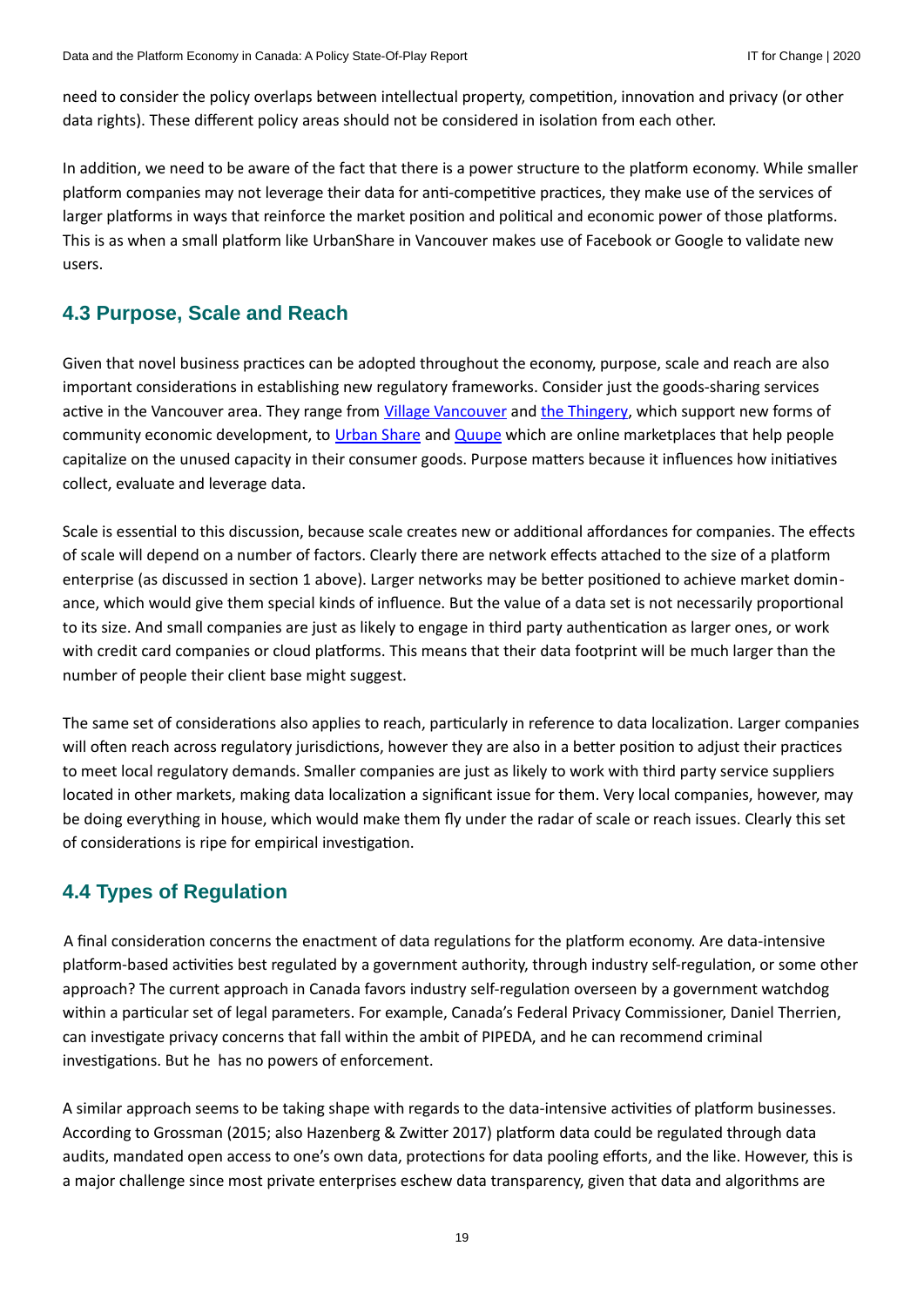central to their competitive advantage (Schiller, 2007). Workarounds to this problem are emerging. Several Canadian experts have suggested that companies could be required to inform clients about the scope and intent of their algorithmic practices, without revealing the contents of their codes. Regular data audits by governmentapproved third party practitioners could certify compliance with federal legal frameworks. Audits would then provide the basis for oversight, and if necessary, disciplinary measures.

However, most Canadian digital rights watchdogs would likely decry this approach. They have been dissatisfied with the limited powers of the Privacy Commissioner, and feel that the case law solution puts too heavy a burden on public 'Davids' to pursue private sector 'Goliaths' in court. Instead, they would favor greater enforcement powers plus regulations that empower citizens and consumers to access, share and audit private data themselves.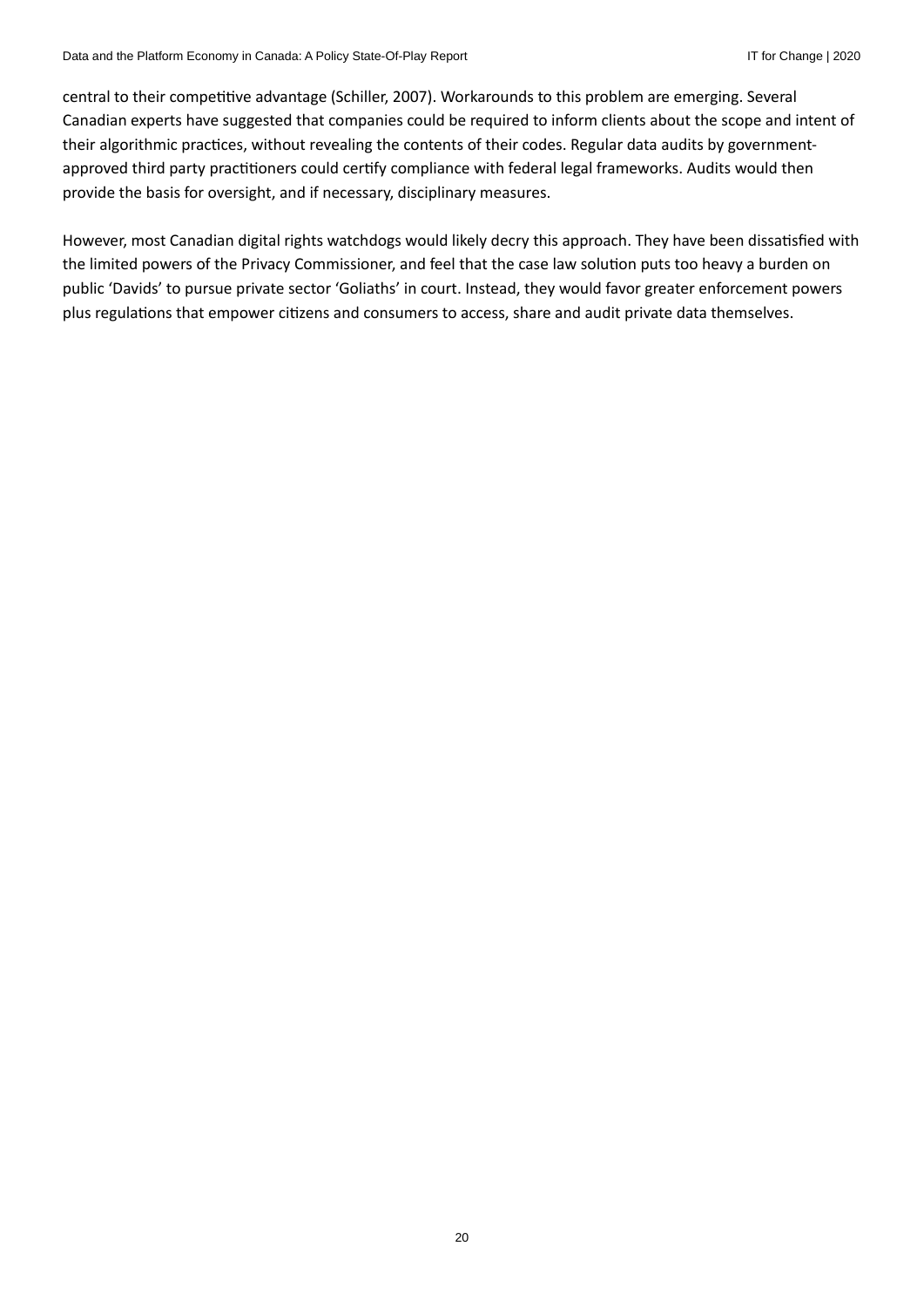# **Appendix**

Table of Key Arguments Debated by the "Personal Information" Policy Community in Canada

#### **Methodology note**

The following table summarizes the main arguments observed in two parliamentary reviews of Canada's Personal Information Protection and Electronic Documents Act (PIPEDA) in 2012 and 2017 respectively, and in newspaper articles about PIPEDA published in The Globe and Mail, Ottawa Citizen and National Post from 2012 to 2018. Specifically, the sample for the content analysis included: 1) the report produced by the House of Commons Standing Committee on Access to Information, Privacy and Ethics in April 2013 about the review of PIPEDA in 2012 $^{72}$  $^{72}$  $^{72}$ , 2) the official transcriptions of the meetings held during the second parliamentary review of PIPEDA in 2017 as delivered by the House of Commons website<sup>[73](#page-22-1)</sup>, and 3) Sixty two newspaper articles  $-$  23 from The Globe and Mail, 19 from Ottawa Citizen and 20 from National Post – retrieved from the ProQuest Canadian Newsstream database through a search of the keyword 'PIPEDA'.<sup>[74](#page-22-2)</sup>

| <b>Arguments</b>                                                                                                                                                                                                                                                                                                                                                                                                                                                                         | <b>Actors</b>                                              |
|------------------------------------------------------------------------------------------------------------------------------------------------------------------------------------------------------------------------------------------------------------------------------------------------------------------------------------------------------------------------------------------------------------------------------------------------------------------------------------------|------------------------------------------------------------|
| 1.a) Big wave: PIPEDA is "a good law that meets the demands<br>of industry and privacy rights, and facilitates self-regulation. <sup>75</sup>                                                                                                                                                                                                                                                                                                                                            | Private sector and industry associations                   |
| 1.b) Big wave: PIPEDA needs to be legislatively revised and<br>"modernized <sup>76</sup> " -arguments range from "making tweaks to<br>PIPEDA, to wholesale reconsideration of the law <sup>77</sup> ", with<br>suggestions moving "from recognizing how the privacy<br>landscape has changed and Canada's need to adapt to these<br>changes through specific, privacy-related reforms, to larger<br>reviews of a wider spectrum of data and consumer protection<br>laws. <sup>78</sup> " | Public interest groups; academia; Privacy<br>Commissioners |
| Little wave: The Office of the Privacy Commissioner (OPC)<br>should have stronger enforcement powers - PIPEDA "has no<br>teeth <sup>79</sup> "; "compliance by organizations remains problematic,<br>largely because non-compliance carries minimal risk. <sup>80"</sup><br>Specifically, the OPC should be legislatively empowered to<br>designate transparency reporting obligations and to ensure<br>compliance with PIPEDA's accountability and openness<br>principles.              | Public interest groups academia; Privacy<br>Commissioners  |

<span id="page-22-0"></span><sup>72</sup> "Privacy and Social Media in the Age of Big Data". House of Commons Canada. Report of the Standing Committee on Access to Information, Privacy and Ethics. April 2013. Retrieved from<http://www.ourcommons.ca/DocumentViewer/en/41-1/ETHI/report-5>

<span id="page-22-1"></span><sup>73</sup> Official transcriptions of the meetings held in the House of Commons Standing Committee on Access to Information, Privacy and Ethics in 2017 retrieved from<http://www.ourcommons.ca/Committees/en/ETHI/StudyActivity?studyActivityId=9213226>

<span id="page-22-2"></span><sup>74</sup> Newspaper articles were retrieved from the ProQuest Canadian Newsstream database through search of the keyword "PIPEDA".

<span id="page-22-3"></span><sup>75</sup> "Privacy and Social Media in the Age of Big Data". House of Commons Canada. Report of the Standing Committee on Access to Information, Privacy and Ethics. April 2013. p.31.

<span id="page-22-4"></span><sup>76</sup> Testimony by Mr. Daniel Therrien (Privacy Commissioner of Canada, Office of the Privacy Commissioner of Canada) House of Commons Canada. Standing Committee on Access to Information, Privacy and Ethics. Meeting Number 46. February 16, 2017. pp.2-3.

<span id="page-22-5"></span><sup>77</sup> "Privacy and Social Media in the Age of Big Data". House of Commons Canada. Report of the Standing Committee on Access to Information, Privacy and Ethics. April 2013. p.31.

<span id="page-22-6"></span><sup>78</sup> "Privacy and Social Media in the Age of Big Data". House of Commons Canada. Report of the Standing Committee on Access to Information, Privacy and Ethics. April 2013 p.33.

<span id="page-22-7"></span><sup>79</sup> Canada's privacy watchdog seeks stronger enforcement powers Krashinsky Robertson, Susan . The Globe and Mail; Toronto, Ont. [Toronto, Ont] 22 Sep 2017: A.1.

<span id="page-22-8"></span><sup>80</sup> Testimony by Mr. Dennis Hogarth (Vice-President, Consumers Council of Canada). House of Commons Canada. Standing Committee on Access to Information, Privacy and Ethics. Meeting Number 61. Tuesday, May 16, 2017. p.3.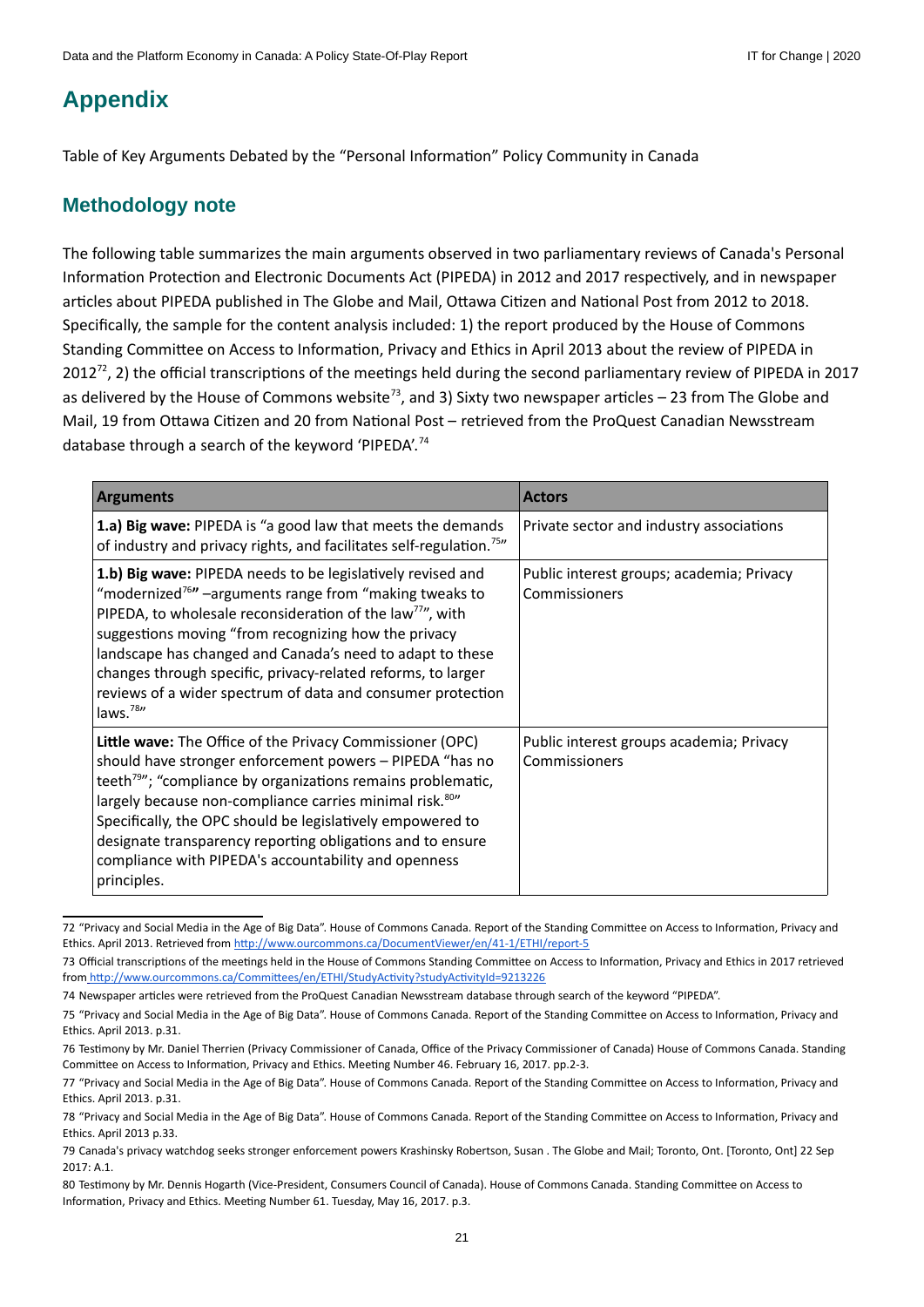| Little wave: Accountability frameworks based on self-regulated   Private sector and industry associations<br>industry standards and codes of conduct is preferable over<br>legislated obligations.                                                                                                                                                                                                                         |                                                                                   |
|----------------------------------------------------------------------------------------------------------------------------------------------------------------------------------------------------------------------------------------------------------------------------------------------------------------------------------------------------------------------------------------------------------------------------|-----------------------------------------------------------------------------------|
| Little wave: There is no need for stronger enforcement powers<br>of the Privacy Commissioner at this time -"the current<br>ombudsman model is best suited to the current principles-<br>based framework <sup>81</sup> "; "additional enforcement powers for the<br>OPC are not required at this time. Enhanced enforcement<br>powers were provided as recently as 2015 through the Digital<br>Privacy Act. <sup>82</sup> " | Private sector and industry associations; law<br>firms representatives            |
| Little wave: The Digital Privacy Act is "carte blanche for<br>companies to share Canadians' personal information with big<br>media companies that are trying to crack down on copyright<br>infringement. <sup>83</sup> "                                                                                                                                                                                                   | Public interest groups; academia                                                  |
| Little wave: Regulatory bodies should establish "guidelines <sup>84"</sup><br>that assist businesses in the development of industry<br>standards and practices that fully comply with PIPEDA.                                                                                                                                                                                                                              | House of Commons Committee on Access to<br>Information, Privacy and Ethics        |
| Little wave: PIPEDA's consent-based framework continues to<br>be adequate -it is "a legally viable and practical means of<br>authority under PIPEDA for organizations to collect, use, and<br>disclose personal information in today's data environment <sup>85</sup> ".                                                                                                                                                   | Private sector and industry associations                                          |
| Little wave: Data collection "benefits consumers and<br>businesses alike. <sup>86</sup> " Some of its derived provisions such as<br>targeted advertising "can reduce the time consumers spend<br>looking for products by focusing on the things of most interest<br>to them <sup>87</sup> ", while data collection can become a form of revenue<br>and competitive advantage for companies.                                | Private sector and industry associations; The<br>Globe and Mail open editorialist |
| Little wave: Current businesses and organizational practices for<br>obtaining consent do not ensure that individuals are giving<br>meaningful or valid consent when allowing companies to<br>collect, use or disclose their personal information.                                                                                                                                                                          | Public interest groups; academia; Privacy<br>Commissioners                        |
| Little wave: Companies should improve transparency in their<br>data collection, use, and disclosure practices and in<br>"algorithmic decision-making" <sup>88</sup> processes, since "under<br>PIPEDA, transparency is at the heart of the consent-based data<br>protection scheme. <sup>89</sup> "                                                                                                                        | Public interest groups; academia; Privacy<br>Commissioners                        |
| Little wave: Data anonymization offers an effective solution to                                                                                                                                                                                                                                                                                                                                                            | Private sector and industry associations;                                         |

<span id="page-23-0"></span><sup>81</sup> Testimony by Mr. Robert Ghiz (President and Chief Executive Officer, Canadian Wireless Telecommunications Association). House of Commons Canada. Standing Committee on Access to Information, Privacy and Ethics. Meeting Number 60. Thursday, May 11, 2017. p.4.

<span id="page-23-1"></span><sup>82</sup> Testimony by Mr. Robert Watson (President and Chief Executive Officer, Information Technology Association of Canada). House of Commons Canada. Standing Committee on Access to Information, Privacy and Ethics. Meeting Number 61. Tuesday, May 16, 2017. p.2.

<span id="page-23-2"></span><sup>83</sup> Tories' digital bill raises fears over citizens' privacy; Freer Corporate Hand Ling, Justin. National Post; Don Mills, Ont. [Don Mills, Ont]14 Apr 2014: A.5.

<span id="page-23-3"></span><sup>84</sup> "Privacy and Social Media in the Age of Big Data". House of Commons Canada. Report of the Standing Committee on Access to Information, Privacy and Ethics. April 2013. p.5.

<span id="page-23-4"></span><sup>85</sup> Testimony by Mr. Adam Kardash (Partner, Privacy and Data Management, Osler, Hoskin and Harcourt LLP, Interactive Advertising Bureau of Canada). House of Commons Canada. Standing Committee on Access to Information, Privacy and Ethics. Meeting Number 62. May 30, 2017. p.5.

<span id="page-23-5"></span><sup>86</sup> Testimony by Mr. Jason McLinton (Vice-President, Grocery Division and Regulatory Affairs, Retail Council of Canada). House of Commons Canada. Standing Committee on Access to Information, Privacy and Ethics. Meeting Number 63. June 1st, 2017. p.5.

<span id="page-23-6"></span><sup>87</sup> Testimony by Mr. Jason McLinton (Vice-President, Grocery Division and Regulatory Affairs, Retail Council of Canada). House of Commons Canada. Standing Committee on Access to Information, Privacy and Ethics. Meeting Number 63. June 1st, 2017. p.5.

<span id="page-23-7"></span><sup>88</sup> Testimony by Mr. Tamir Israel (Staff Lawyer, Canadian Internet Policy and Public Interest Clinic). House of Commons Canada. Standing Committee on Access to Information, Privacy and Ethics. Meeting Number 49. February 23, 2017. p.4.

<span id="page-23-8"></span><sup>89</sup> Testimony by Prof. Teresa Scassa (Full Professor, University of Ottawa, Canada Research Chair in Information Law, As an Individual). House of Commons Canada. Standing Committee on Access to Information, Privacy and Ethics. Meeting Number 49. February 23, 2017. p.3.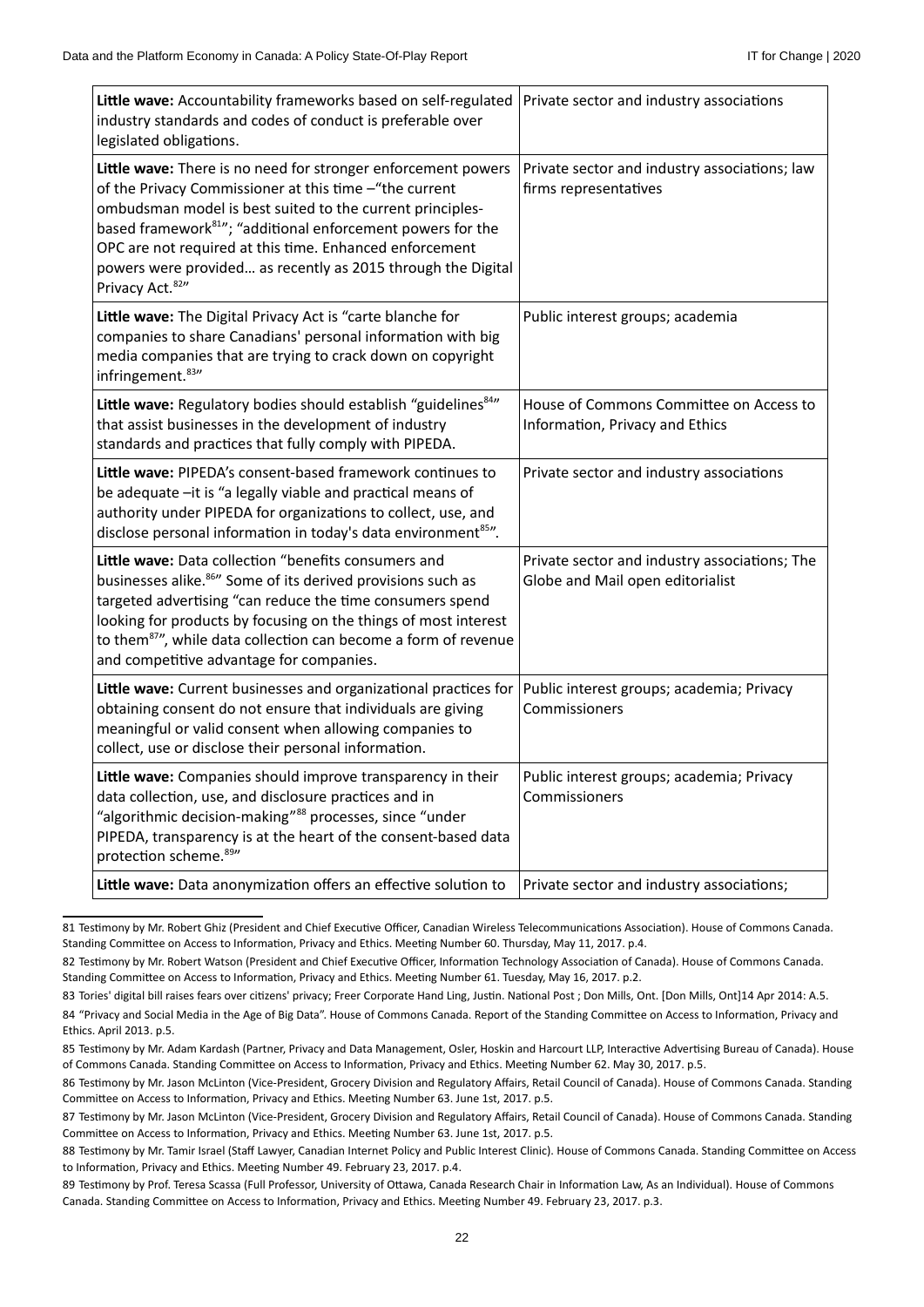| current consent issues with regards to personal information<br>-"organizations now engage in a practice referred to as de-<br>identification or anonymization or obfuscation () it protects<br>individuals because the data can be rendered non-<br>identifiable. <sup>90</sup> "                                                                                                      | academia                                                                                        |
|----------------------------------------------------------------------------------------------------------------------------------------------------------------------------------------------------------------------------------------------------------------------------------------------------------------------------------------------------------------------------------------|-------------------------------------------------------------------------------------------------|
| Little wave: Consent provisions, especially express consent<br>requirements, should move to a risk assessment-based model<br>"where organizations are given more freedom but also more<br>responsibilities over consumer data. <sup>91</sup> "                                                                                                                                         | Private sector and industry associations;<br>academia                                           |
| Little wave: The move to a risk assessment-based model, or a<br>more implied consent framework, "should be resisted <sup>92</sup> "<br>-"such a framework would effectively amount to open season<br>on individual data <sup>93</sup> ".                                                                                                                                               | Public interest groups                                                                          |
| Little wave: Profiling is a worrisome by-product of big data<br>analytics with implications for human rights, especially<br>discrimination - "it can be used to characterize individuals as<br>unworthy of special discounts or promotional prices,<br>unsuitable for credit or insurance, uninteresting as a market for<br>particular kinds of products and services. <sup>94</sup> " | Public interest groups; academia; Privacy<br>Commissioners                                      |
| Little wave: Canada should modernize PIPEDA in terms of<br>implementing de-indexing rights, or the so-called 'right to be<br>forgotten', especially for children and youth.                                                                                                                                                                                                            | Public interest groups; privacy commissioner                                                    |
| Little wave: There a high risk on that a right-to-be-forgotten<br>would infringe on freedom-of-expression rights.                                                                                                                                                                                                                                                                      | Private sector associations, public interest<br>groups; news organizations; academia            |
| Little wave: Businesses should not have to strike the balance<br>between an individual's privacy and freedom of expression<br>-"these decisions are best left to the courts. <sup>95</sup> "                                                                                                                                                                                           | Private sector and industry associations;<br>public interest groups.                            |
| 2.a) Big wave: Canada should consider modernizing its privacy<br>laws vis-à-vis the new European Union General Data Protection<br>Regulation (GDPR), mostly to maintain Canada's status as an<br>adequately protected jurisdiction for harbouring European<br>data.                                                                                                                    | Privacy Commissioners, some public sector<br>organizations, "industry observers <sup>96</sup> " |
| 2.b) Big wave: Making legislative changes in PIPEDA vis-à-vis<br>the new EU GDPR would be "premature $97$ " - "a more precise<br>view may be revealed going forward as we have more<br>experience with the GDPR and its transborder adequacy<br>review process. <sup>98</sup> "                                                                                                        | Private sector representatives and industry<br>associations                                     |

<span id="page-24-0"></span><sup>90</sup> Testimony by Mr. Adam Kardash (Partner, Privacy and Data Management, Osler, Hoskin and Harcourt LLP, Interactive Advertising Bureau of Canada). House of Commons Canada. Standing Committee on Access to Information, Privacy and Ethics. Meeting Number 62. May 30, 2017. p.7.

<span id="page-24-1"></span><sup>91</sup> Testimony by Mr. Wally Hill (Vice-President, Government and Consumer Affairs, Canadian Marketing Association) House of Commons Canada. Standing Committee on Access to Information, Privacy and Ethics. Meeting Number 60. May 11, 2017. p.4.

<span id="page-24-2"></span><sup>92</sup> Testimony by John Lawford (Executive Director and General Counsel, Public Interest Advocacy Centre). House of Commons Canada. Standing Committee on Access to Information, Privacy and Ethics. Meeting Number 46. February 14, 2017. p.3.

<span id="page-24-3"></span><sup>93</sup> Testimony by Mr. Tamir Israel (Staff Lawyer, Canadian Internet Policy and Public Interest Clinic). House of Commons Canada. Standing Committee on Access to Information, Privacy and Ethics. Meeting Number 49. February 23, 2017. p.3.

<span id="page-24-4"></span><sup>94</sup> "Privacy and Social Media in the Age of Big Data". House of Commons Canada. Report of the Standing Committee on Access to Information, Privacy and Ethics. April 2013. pp.9-10.

<span id="page-24-5"></span><sup>95</sup> Testimony by Mr. Robert Watson (President and Chief Executive Officer, Information Technology Association of Canada). House of Commons Canada. Standing Committee on Access to Information, Privacy and Ethics. Meeting Number 61. Tuesday, May 16, 2017. p.2.

<span id="page-24-6"></span><sup>96</sup> Calls grow for Canada to modernize privacy laws. Krashinsky Robertson, Susan. The Globe and Mail; Toronto, Ont. [Toronto, Ont]24 July 2017: B.1.

<span id="page-24-7"></span><sup>97</sup> Testimony by David Young (Principal, David Young Law, As an Individual). House of Commons Canada. Standing Committee on Access to Information, Privacy and Ethics. Meeting Number 54. April 4, 2017. p.2.

<span id="page-24-8"></span><sup>98</sup> Testimony by David Young (Principal, David Young Law, As an Individual). House of Commons Canada. Standing Committee on Access to Information, Privacy and Ethics. Meeting Number 54. April 4, 2017. p.2.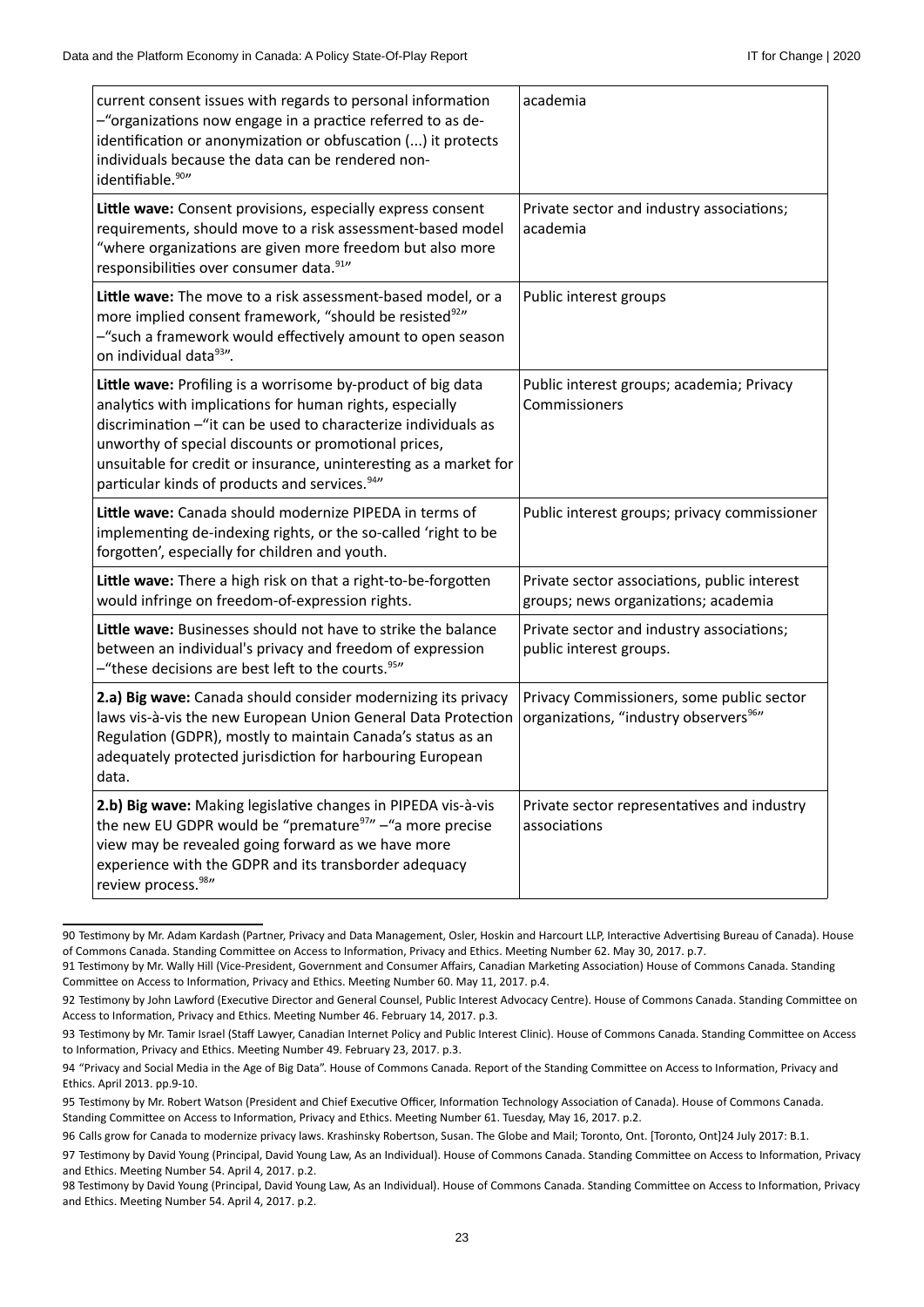| 3) Big wave: Data localization and cloud-computing creates        | Public interest groups, academia, lawyers |
|-------------------------------------------------------------------|-------------------------------------------|
| concerns vis-à-vis the problems of holding jurisdictional control |                                           |
| over private data of Canadians stored outside the country.        |                                           |